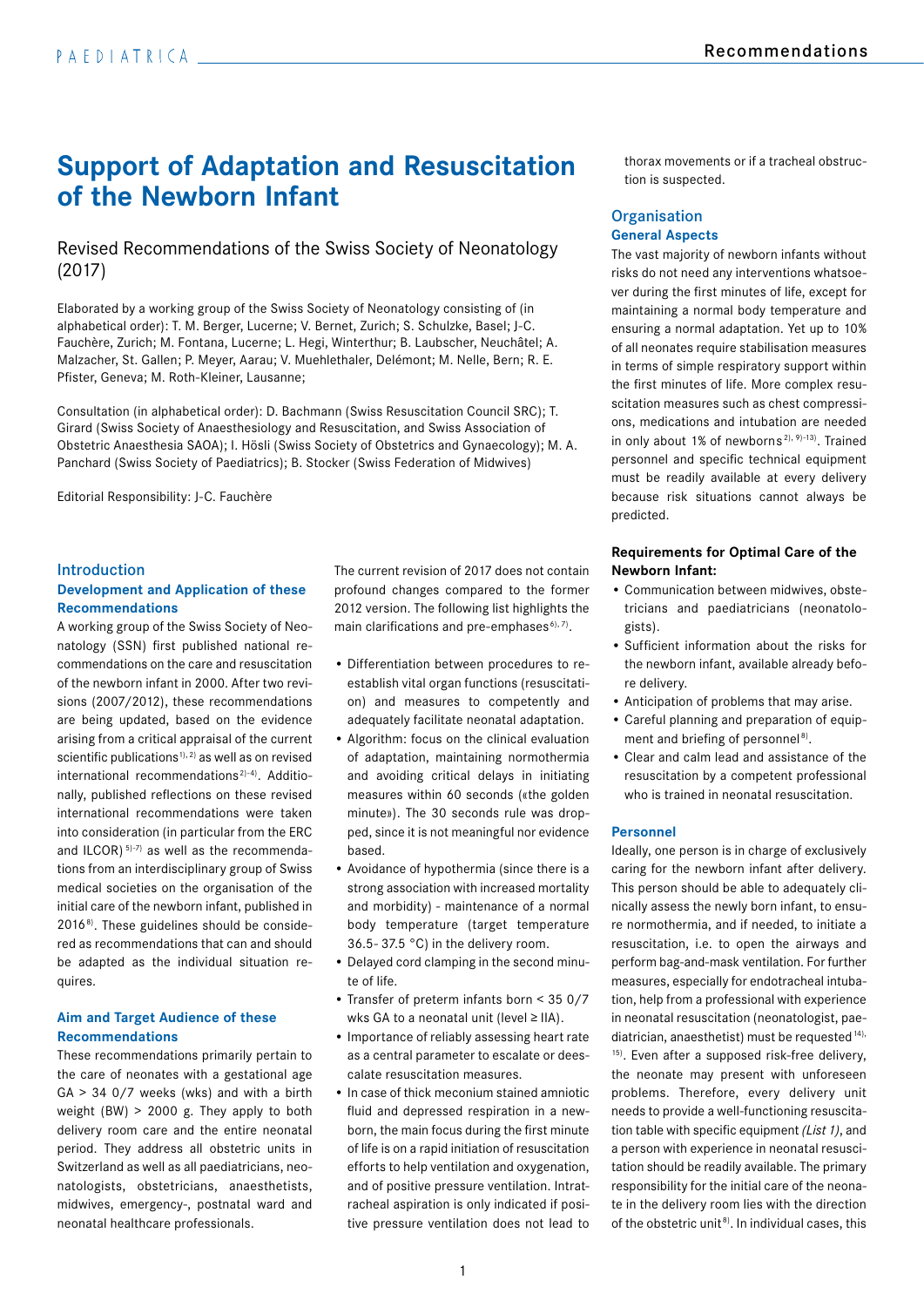responsibility may delegated to a colleague from a different specialty, preferably to a paediatrician or neonatologist.

A planned home birth or a birth in a birthing centre should be organised such that there is one person caring for the labouring mother and another person with experience in neonatal resuscitation looking after the neonate<sup>2)</sup>.

A consensus has defined the framework requirements and the necessary organisation for the interdisciplinary collaboration in order to ascertain the safety of the mother-to-be and her infant $8$ ). These recommendations have been ratified by the following societies (Swiss Society of Obstetrics and Gynaecology, Swiss Society of Neonatology; Swiss Society of Paediatrics; Swiss Society of Anaesthesia and Resuscitation, Swiss Association of Obstetric Anaesthesia; Swiss Federation of Midwives) and they are part of this document.

Physicians, midwives, and health care professionals caring for neonates after delivery should attend structured courses in neonatal resuscitation every 2-3 years<sup>16)</sup>. On behalf of the Swiss Society of Neonatology and based on these recommendations, local neonatal centres will organise and run such «start-4neo» courses.

# **Equipment**

Checklists with equipment required for hospital or home delivery are given in the appendix *(Lists 1 and 2)*.

# **Prenatal Transfer of High-Risk Pregnant Women**

Delivery of certain high-risk pregnant women requires specialised knowledge, skills, and equipment in view of optimal care of mother and infant. These requirements cannot be met in all delivery units due to differences in caseload, experience and economic costs. Thus, a small proportion of pregnant women will need transfer to a perinatal centre with a neonatal intensive care unit early enough before a planned or impending delivery.

#### **Indications for Prenatal Transfer**

Intrauterine transport of the fetus to a perinatal centre is indicated in all cases of anticipated postnatal need for neonatal resuscitation or neonatal intensive care.

*A) Absolute indications for a prenatal transfer include:*

- Impending delivery before 35 0/7 weeks of gestation, if no neonatal unit exists within the delivery hospital.
- Impending delivery before 34 0/7 weeks of gestation or estimated birth weight < 2000 g, in case a level IIA neonatal unit is available in the hospital.
- Impending delivery before 32 0/7 weeks of gestation, if a level IIB neonatal unit is present in the hospital<sup>17)</sup>.
- Anticipated difficulties in adaptation requiring intensive care.
- Multiple pregnancy (≥ triplets).
- Prenatally diagnosed malformations requiring immediate postnatal intervention.

*B) Relative indications include: (if in doubt, and depending on local circumstances, the obstetrical-neonatal centre should be consulted)*

- Intrauterine infection.
- Haemolytic disease of the fetus.
- Fetal arrhythmia.
- Intrauterine growth retardation (estimated fetal weight <5th percentile).
- Chronic or unstable illness of the mother (e.g. hypertension, pre-eclampsia, HELLPsyndrome, diabetes mellitus, status post organ transplant, autoimmune disease, etc.).
- Maternal substance abuse.
- Fetus with a lethal malformation where intensive care is not considered meaningful.

# Neonatal Adaptation **Introduction**

Transition from intra-uterine to extra-uterine life requires a number of biological adaptive steps that are especially important for the integral functioning of the central nervous system. However, delivery and the first days of life are also an emotional event, profoundly influencing the future of the parent-infant relationship. Perinatal care needs to consider these adaptive and emotional processes and weigh them appropriately.

#### **Preparation for Initial Care**

#### **1. Anticipation of the Resuscitation Team**

- Determine the leader of the initial care/ resuscitation.
- Request extra personnel in case of need.

#### **2. Preparation of the equipment**

- Check equipment; flow sheet (to document the adaptation and measures taken).
- Alarm scheme must be present in case extra personnel is needed or for alarming the neonatal centre.
- Preheat delivery room (ideally 23 to  $25^{\circ}$ C).<sup>18)-20)</sup>.
- Switch on radiant warmer and light.
- Read maternal medical notes and evaluate if additional experienced personnel might be required.
- Wash hands and wear non-sterile gloves.
- Start Apgar timer or stopwatch after complete delivery of the infant<sup>21)</sup>.

# **Cord Clamping**

In vaginally delivered preterm and term neonates who do not require postnatal resuscitation and whose mothers do not need urgent clamping of the cord (e.g. maternal haemorrhage, hemodynamic instability  $2^{22}$  placentalneonatal transfusion will be achieved by delayed cord clamping in the second minute after complete vaginal delivery<sup>a), 14</sup>), <sup>15), 23)-25)</sup>. A placental-neonatal transfusion can occur even if the infant is positioned on the mother's breast or abdomen<sup>26)</sup>. Late cord clamping does not impede early measures for the infant (drying, stimulating for first breath and immediate mother-infant bonding). Late cord clamping in the term newborn is associated with higher haemoglobin values at birth and better iron-stores during the first months of life, which can have a positive impact on development. 22), 27), 28). In preterm infants, late cord clamping is associated with better adaptation (especially with initiation of spontaneous breathing before cord clamping), higher mean arterial blood pressure and higher haematocrit level, as well as with a reduced risk of intracranial haemorrhage<sup>29)-33)</sup>. To date, no recommendation as to the timing of cord clamping can be made for newborn infants needing resuscitation<sup>14), 15</sup>). More research is needed before milking of the umbilical cord can be declared an alternative for neonates needing resuscitation 34).

Although long-term advantages have not been proven yet, the cord can be stripped 3-5 times towards the infant in preterm and term infants delivered by Caesarean section<sup>35), 36)</sup>. In case a rapid cord clamping is necessary, there is some evidence for preterm neonates that milking the cord (4 times) before clamping increases the blood volume<sup>37)</sup>. The advantages of cord milking observed with Caesarean section could not be demonstrated in vaginal deliveries; in this situation there is no

a) With regard to delayed cord clamping, the mother's cultural background and her individual wishes should be taken into consideration when determining the actual clamping time. The time point of cord clamping should be recorded on the flow sheet (38).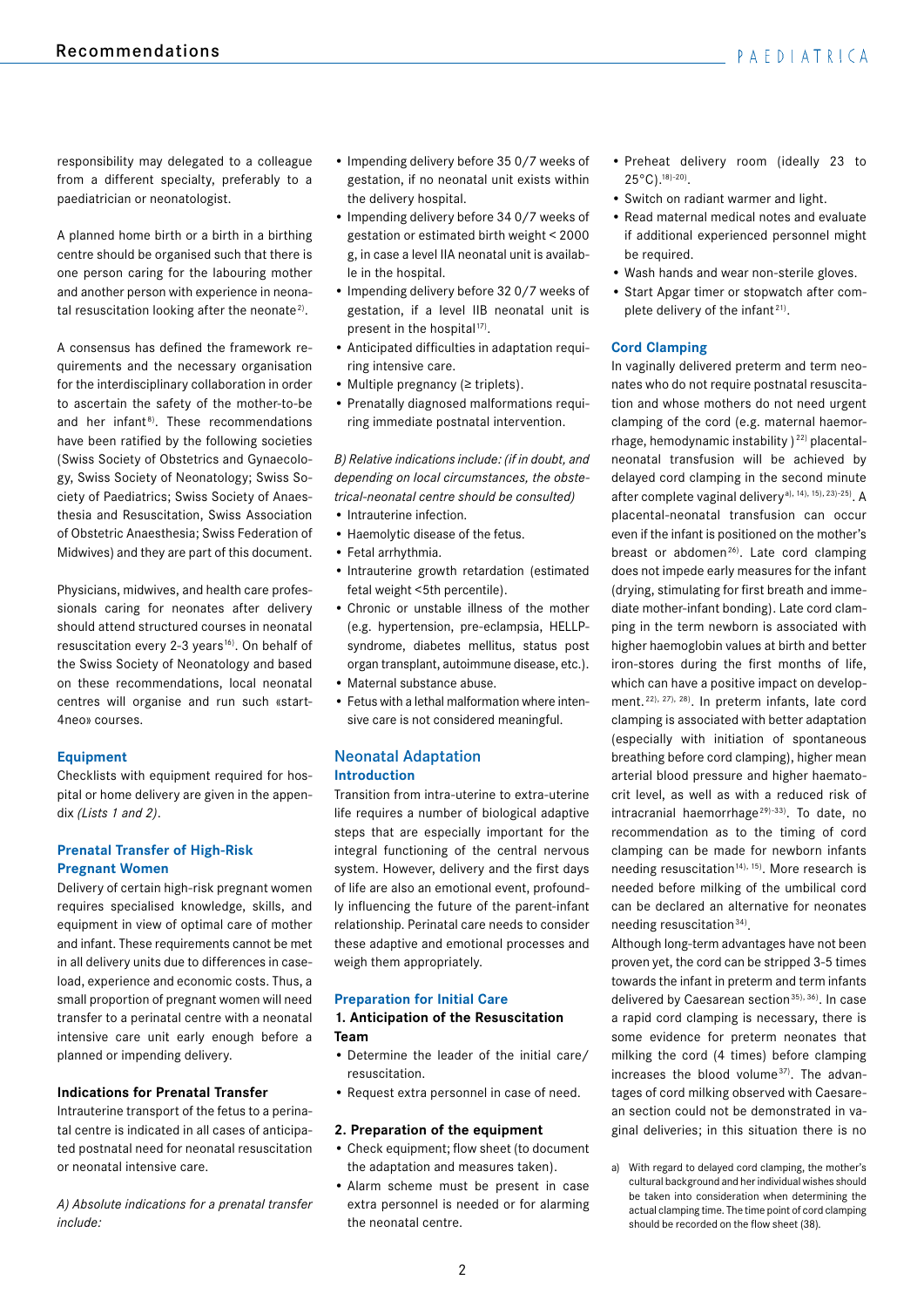benefit of an additional cord milking to the delayed cord clamping 37). The data as to oxytocin application before cord clamping after Caesarean section are not clear in terms of optimal time point, dosing and effectiveness of this measure.

#### **Clinical Assessment of Adaptation**

The following 4 criteria are decisive for subsequent initiation of measures for support of transition or resuscitation. Respiration and heart rate are the central criteria in determining further measures; muscle tone and colour are additional criteria to optimise the initial care *(Algorithm)*:

- *Respiration:* Present or absent? Gasping? Usually, healthy term neonates, either spontaneously or after tactile stimulation start breathing or crying within 30-60 seconds following delivery<sup>10)</sup>.
- *Heart rate:* Should be preferably determined via auscultation using a stethoscope over the apex of the heart. In the first minutes of life and insofar a pulsation is palpable, it can be determined by palpating at the base of the umbilical cord. Is the heart rate above 60 or above 100 beats per minute, respectively? Palpation of peripheral pulses is not appropriate for determining heart rate 39).
- *Tone:* A neonate presenting with very low muscle tone will very likely require respiratory support<sup>15)</sup>.
- *Skin colour:* Is the infant centrally pinking up (assess the colour of the tongue)? Most neonates are initially pale to cyanotic as fetal SaO2 is around 40-60% and skin perfusion is still diminished. After a few minutes, skin colour changes to a generalised pink. Assessing oxygenation by skin colour can be difficult<sup>40)</sup>. Central cyanosis in the presence of anaemia is only visible at very low levels of oxygen saturation. If a neonate remains cyanotic after birth, oxygenation should be assessed using pulse oximetry at the latest with 5 minutes of life<sup>15)</sup>. On the other hand, very pale skin colour can be a good indicator of anaemia or acidosis requiring treatment<sup>15)</sup>.

# **Apgar Score**

The Apgar score is a standardised evaluation of postnatal adaptation and of the success of any resuscitation measures. However, the

|                            | 0                  |                                    | $\overline{\mathbf{2}}$ |
|----------------------------|--------------------|------------------------------------|-------------------------|
| <b>Skin colour</b>         | Trunk blue or pale | Trunk pink but<br>extremities blue | Completely pink         |
| <b>Respiratory effort*</b> | Absent             | Superficial                        | Good, crying            |
| <b>Muscle tone</b>         | Flaccid            | Some flexion of<br>extremities     | Well flexed extremities |
| Reactivity**               | No response        | Slow                               | Vigorous                |
| <b>Heart rate</b>          | $\Omega$           | $< 100$ /Min.                      | $>100/Min$ .            |

Apgar-Score \* Assess respiratory effort in ventilated infants with a dash (−)

\*\* Reactivity: Spontaneous motor activity, crying, sneezing, coughing

Apgar score is inappropriate for the immediate decision regarding the use of therapeutic measures.

At 1, 5, and 10 minutes after complete delivery of the infant, every item of the Apgar score is evaluated and the numbers recorded. In case of clinical changes or after therapeutic measures, additional Apgar scores may be obtained during the 10 minutes following birth or even beyond these first 10 minutes<sup>15)</sup>. Except for ventilation *(see\*)*, therapeutic measures such as applying oxygen or a support with CPAP don't influence the Apgar score. This means for instance that a centrally and peripherally pink infant under supplemental oxygen receives 2 points for colour.

## Procedures during Normal Adaptation

In case of a normal adaptation, neonates breathe spontaneously after delivery, have a heart rate above 100 beats/minute, present with a good muscle tone, and become pink within 5 to 10 minutes following birth<sup>41, 42</sup>). Maintaining a normal body temperature and facilitating the initiation of spontaneous breathing are in the foreground.

- This newborn infant is quickly dried with warmed blankets and is laid on the mother's belly.
- The opening of the airways is ensured by correctly positioning the infant.
- Not every infant needs to be suctioned. If a healthy term newborn infant breathes within the first 60 seconds of life, has a heart rate > 100/min and shows good muscle tone, and if the amniotic fluid is clear, then suctioning of the mouth, pharynx and nose is not warranted. Unnecessary suctioning is uncomfortable for the infant, it can cause damage to the mucous membranes, and even lead to reflex bradycardia and apnoea.
- The Apgar score is assessed at 1, 5 and 10 minutes of life.
- In case of a normal adaptation, the neonate is encouraged to have a first breastfeed shortly after delivery.

Ideally, mother and infant are allowed continuous skin-to-skin contact for 2 hours after delivery; at minimum though until after the first breastfeed. Over this time period, the attending midwife or nurse should periodically check up on the well-being of the infant<sup>43)</sup>. It is of particular importance to check that the mouth and nose are not obstructed when a baby is placed on the mother's chest. Routine procedures and further care of the infant should be performed about 2 hours after delivery, or after the first breastfeed at the earliest<sup>44)</sup>. These procedures include a first general exam by the midwife, obstetrician, paediatrician, or neonatologist. This exam should be done under a radiant warmer in good lighting conditions.

The purpose of this first exam is to assess the further adaptation based on the vital parameters, and the body measurements, as well as to exclude potential malformations:

- **Body measurements:** weight, length, head circumference (plot values on a growth  $chart<sup>45</sup>$ .
- **Respiration:** respiratory rate (normal range, 30-60 breaths/minute). Are there signs of respiratory distress (retractions, grunting, flaring, cyanosis, tachypnea)?
- **Circulation:** heart rate (normal range 100- 160 beats/minute). Is the periphery warm and well perfused?
- **Thermoregulation:** the target temperature range for newborn infants without need of therapeutic hypothermia is: 36.5-37.5°C. Assessment of rectal temperature allows for early diagnosis of anal atresia.
- **Malformations:** extremities, genitalia, the back, palate. Placement of a gastric tube to exclude oesophageal atresia or an upper intestinal obstruction is only warranted in case of polyhydramnios, foamy salivation, or respiratory distress. Routine probing of nasal airways to rule out choanal atresia must be avoided. All observations and measures need to be recorded on the baby's flow chart.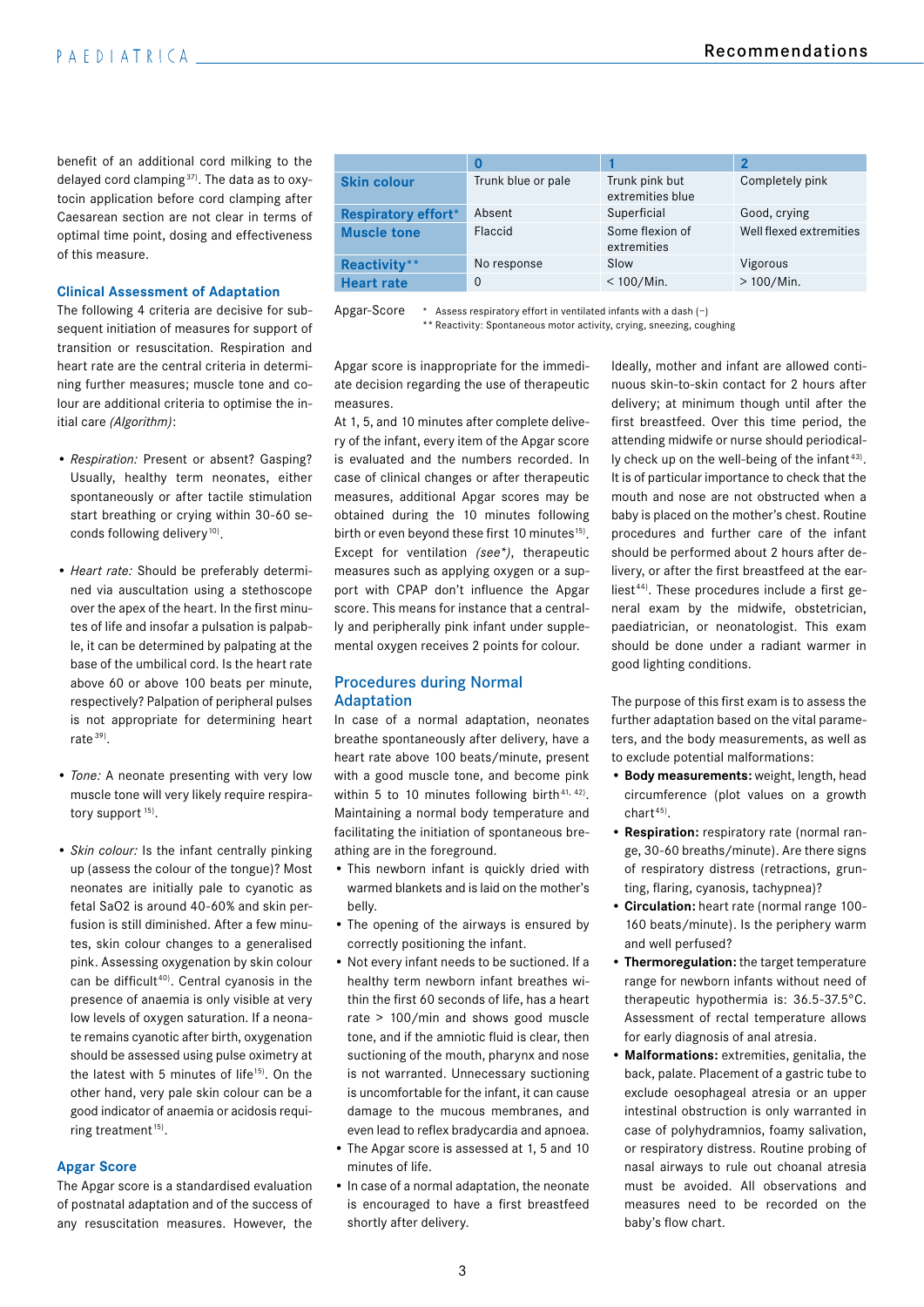- The skin is cleared of all blood and meconium without completely wiping off the vernix.
- The vitamin K prophylaxis, and the active and passive hepatitis B vaccination are performed according to current guidelines 46), 47). Prophylactic silver nitrate or other disinfecting eye drops to prevent neonatal gonococcal ophthalmia are no longer recommended in Switzerland.

# Procedures in Case of Impaired Adaptation

# **Resuscitation algorithm**

If clinical assessment shows no regular or insufficient breathing or a heart rate below 100 beats/minute, further procedures are performed in addition to the aforementioned measures for a normal transition, namely thermoregulation (T), opening airways *(A, airways)* and further measures, depending on the condition of the infant. Opening, respectively maintaining the airways open *(A)* and enabling the aeration of the lungs *(B, breathing)* are the two most important measures in neonatal resuscitation. In most cases, these measures are sufficient to stabilise a neonate. Further, more complex interventions are ineffective until those two initial measures are correctly established<sup>15)</sup>. The potential steps and their respective indications are summarised in the *Algorithm*.

# **Commentary on the Individual Steps**

# **T - Thermoregulation**

- Independently of gestational age, there is a clear association between hypothermia and mortality as well as morbidity<sup>4), 19</sup>).
- Resuscitation should be performed in a heated room (target room temperature, 23-25°C) 18)-20). Draughts should be avoided; windows and doors should be closed.
- The radiant heater should be switched on 10-15 minutes ahead of the delivery.
- The infant should be quickly dried and transferred in warm blankets to the resuscitation table under a radiant warmer; wet blankets should immediately be replaced by dry and warm ones. A non-heatable pad draws warmth from the newborn infants. It should thus be covered with warm blankets.
- Further possible measures: head cover (cap or bonnet), switching on the heating pad or mattress.

# **A - Opening the airways**

*Correct Positioning (Figure 1)*

• A correct horizontal supine placement of

the infant, with the head in neutral position with slight extension, is important to maintain optimal airway patency. Hyperextension or flexion of the head should be avoided, for this may lead to airway narrowing.

- A small bolster under the shoulders (not under the occiput/neck) helps in maintaining airway patency.
- Positioning of the infant in a traditional Trendelenburg's position provides no advantages in terms of lung function, thus, it should no longer be performed<sup>48)</sup>.

# *Suctioning*

- Suctioning is only indicated when amniotic fluid, secretions or blood obstruct the airways or when ventilation becomes necessary.
- Use a 10 Ch (Charrière) gauge catheter without side perforations. Use a suction device (oral suction device, mechanical suction device) with a trap (set negative pressure to about –2 m water column =  $-200$  mbar =  $-150$  mm Hg =  $-20$  kPa =  $-0.2$ atm).
- Suction the mouth and, if necessary, both nostrils.
- Do not insert the catheter into the nose because of risk of injury and swelling of mucous membranes. Newborn infants are preferential nose breathers.
- Repeated suctioning of longer duration impedes the initiation of spontaneous breathing. Touching the oropharynx can lead to a vagal reflex with bradycardia.
- Any suctioning manoeuvre should last less than 5 seconds. Suctioning of the stomach should only be performed when adequate oxygenation and stable respiration are achieved, and under the following circumstances:

> In case of polyhydramnios, or when foamy saliva is present.

> During or after longer lasting bag-andmask ventilation or before a transfer.

- If the suction catheter cannot be advanced into the stomach, oesophageal atresia is highly suspected. In that case, the infant should be positioned prone, and mouth and pharynx regularly and cautiously suctioned with an open naso-gastric tube in place.
- Suctioning of more than 20 ml of gastric fluid is suggestive of upper gastrointestinal obstruction. In this situation, a gastric tube should be put in place, the end left open and suctioned every 10 minutes.
- Meconium stained amniotic fluid: Intrapar-

tum oropharyngeal suctioning in presence of meconium stained amniotic fluid has no influence on the outcome of the neonate 49)-51); this procedure is therefore no longer recommended as routine measure 52).

- The care of the newborn infant with meconium stained amniotic fluid follows the same principles as for infants with clear amniotic fluid. This case however requires that a person being competent in neonatal resuscitation and intubation is both informed and available. Vigorous newborn infants with normal breathing pattern and with a good muscle tone may remain with their mothers. In case of thick meconium stained amniotic fluid and depressed respiration, the infants shall not be routinely suctioned intratracheally since this does not prevent meconium aspiration 53), 54). The main focus should rather be on rapidly initiating the usual resuscitation measures to support respiration.
- Provided the caregiver has the necessary skills and the needed equipment is available, the intratracheal suctioning should only performed if: 1) the usual measures to free the upper airways are not successful, or 2) if there are no thoracic movements during positive pressure ventilation and a tracheal obstruction is suspected. For that purpose, the infant is intubated endotracheally. Tracheal suctioning is performed by connecting the meconium aspiration adapter between the endotracheal tube and the suction source, then the endotracheal tube is withdrawn under suction *(Figure 2)*. The Kurtis Meconium Suction System® can be used as an alternative. Suctioning the thick meconium through the endotracheal tube using a catheter is not sufficient. This procedure of intubation, tracheal suctioning, and extubation can be repeated provided the heart rate remains normal. Otherwise, one should proceed to efficient ventilation using bag and mask, especially with persistent bradycardia<sup>14), 15)</sup>.

## **Assessing Heart Rate**

- Reliably assessing the heart rate (HR) is of central significance in neonatal resuscitation, since on the one hand, the HR will determine changes or the escalation of resuscitation measures, on the other hand an increase or a stable HR >100/min will be the most important parameter determining a successful resuscitation.
- Initially, the HR is most easily assessed with a stethoscope placed over the apex of the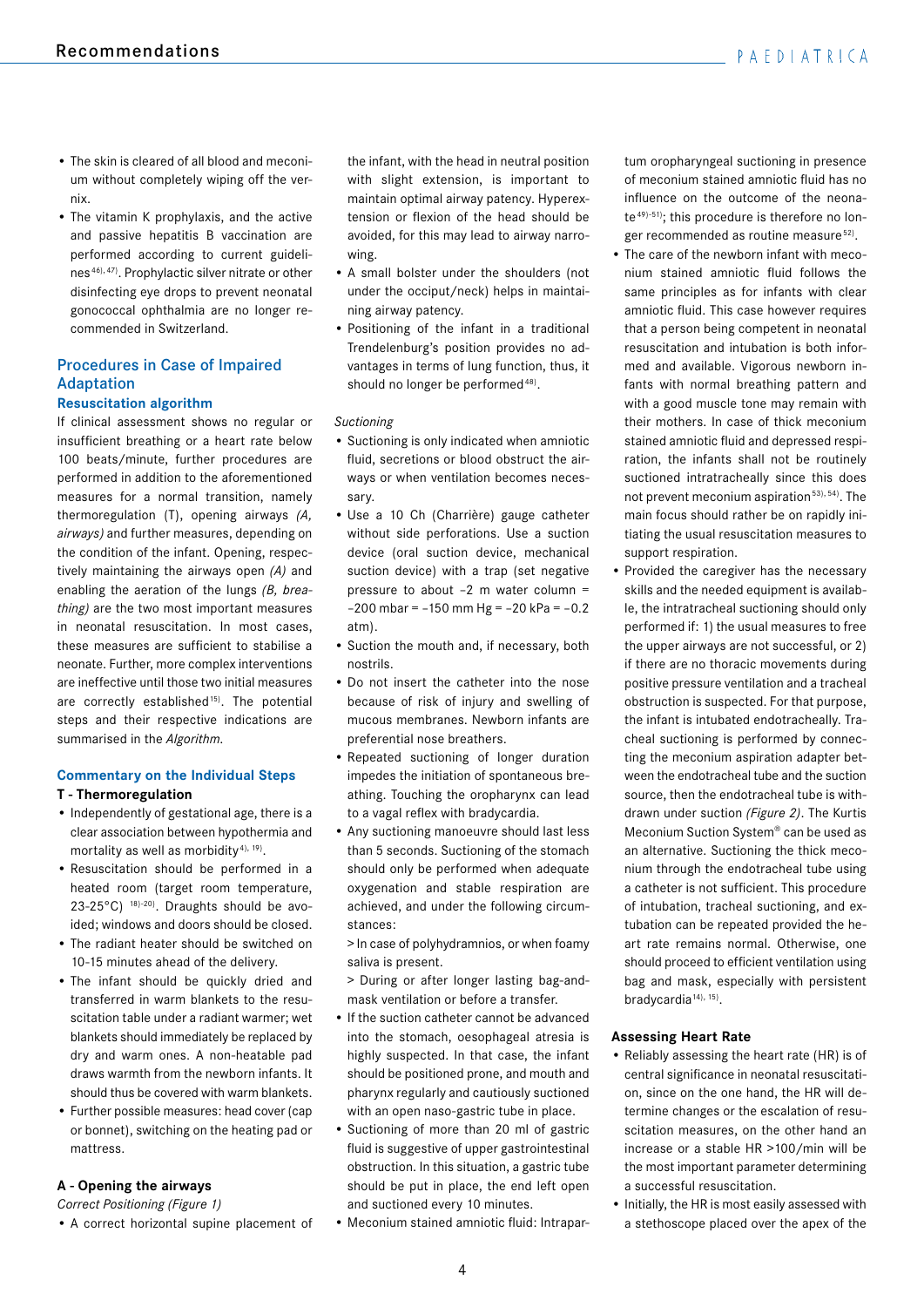

**Figure 1:** Correct positioning for maintaining airway patency

heart.

- Palpating the base of the umbilical cord is meant as an auxiliary measure. It is quickly done but less reliable.
- Both above mentioned methods can lead to underestimating the HR by about 20 beats/ min 56), 57) and thus possibly lead to unnecessary resuscitative measures.
- Using pulse oximetry to determine the HR is more precise but needs 1-2 minutes to establish accurate readings<sup>58)</sup>. Pulse oximetry often underestimates the HR during the first few minutes of life<sup>59)</sup>.
- Use of ECG to measure the HR is precise and reliable already within the first minutes of life. 58)-60). Applying ECG leads should neither delay the clinical assessment nor the initiation of resuscitative efforts.

## **B - Breathing / Ventilation** *(Figures 3 and 4)*

With insufficient or absent spontaneous breathing or gasping, or with a heart rate <100/ min, the newborn infant should be ventilated via bag-and-mask. The head is in midline, slightly extended, and the mouth is held minimally open. In term neonates, assisted ventilation is initiated with room air<sup>14), 15</sup>). The first 5 inflations should be prolonged to 2-3 seconds (maximally to 5 seconds) in order to support the expansion of the lungs<sup>2), 7), 61)</sup>. This can be achieved using a so-called «flow inflating bag» or using a T-piece resuscitator, but not with a self-inflating bag. Inspiratory pressure is monitored by observing the thorax excursions and measured using a manometer attached to the bag; often, an inspiratory pressure of 20-30 cm H<sub>2</sub>O is sufficient. Occasionally, inspiratory pressures of 30-40 cm H2O are required in term neonates. If monitoring of inspiratory pressure is not possible, inspiratory pressure should be adjusted such that visible thorax excursions and an increase in heart rate are achieved<sup>14), 15)</sup>. Further ventilation is accomplished with pressures adjusted to the requirements of the infant (visible thorax excursions, increase in heart rate?) and using a ventilation rate of 40-60/min. Although clinical studies specifically addressing the additional use of positive end-expiratory pressure (PEEP) during positive pressure ventilation to establish functional residual capacity immediately after birth are lacking, PEEP is likely to be beneficial and should be used if appropriate equipment is available. As a rule, PEEP is started at a pressure of 5 cm H2O. If a self-inflating bag is used, an additional PEEP-valve needs to be added<sup>14)</sup>.

Ventilation with a T-piece system<sup> $62)$ -64): In</sup> contrast to a bag-and-mask system $65$ ,  $66$ ) the use of a T-piece system achieves a more reliable and stable application of a PEEP pressure; furthermore, inspiratory pressure and inspiratory time can be more readily controlled. Contrary to the self-inflating bag, the T-piece system allows applying a prolonged inspiration or performing a CPAP therapy. When using a T-piece system, a bag and mask should always be at hand as a backup.

Response to assisted ventilation is assessed by the following criteria:

- Visible thorax excursions.
- Most important sign of success: heart rate increases above 100/min or remains >100/ min.
- Skin color changes to pink.

Assisted ventilation is continued until the neonate establishes regular and sufficient spontaneous breathing. If continued bag-andmask ventilation is necessary, a gastric tube should be inserted to allow shunted air to



**Figure 2:** Meconium aspiration adapter (Neo-Tech® Meconium Aspirator) for intratracheal meconium suctioning<sup>55)</sup>.

evacuate from the stomach<sup>55)</sup>. The efficacy of a laryngeal mask airway has been shown in term newborn infants and in preterm infants born ≥ 34 weeks GA and with a birth weight > 2000g67), 68). Thus, trained personnel, especially in situations where bag-and-mask ventilation or intubation have failed, can consider the laryngeal mask as an alternative for ventilating term newborn infants<sup>b) 14), 15), 39), 69)</sup>. In most instances, however, bag-and-mask ventilation will be effective; moreover, acquiring this skill of assisted ventilation technique is easier. If necessary, oral insertion of a Guedel tube or nasal insertion of a Wendel tube can be considered (e.g. Pierre-Robin sequence, choanal atresia).

# **The Role of Oxygen in Neonatal Resuscitation**

Recent data question the use of pure oxygen (FiO2 100% O2) in newborn resuscitation, for lower oxygen concentrations or room air (FiO2 21%) have proven just as effective as oxygen in high concentrations<sup> $70$ </sup> $-73$ ). There is concern with regard to the possible effects of applying 100% oxygen on respiration, cerebral perfusion, and to the potential cell-damaging effects caused by oxygen radicals, especially when high concentrations of oxygen are given following a hypoxic event associated with cell and tissue injury. In general terms, oxygen ought to be considered a medication whose indication and dosage should be strictly regulated. The large majority of newborn infants do not require supplemental oxygen immediately after birth. Isolated peripheral cyanosis in an otherwise vigorous newborn with normal heart rate is not an indication for supplemental oxygen application.

b) Laryngeal mask is not indicated in preterm infants < 34 gestational weeks, or a birthweight < 2000g during cardiac massage.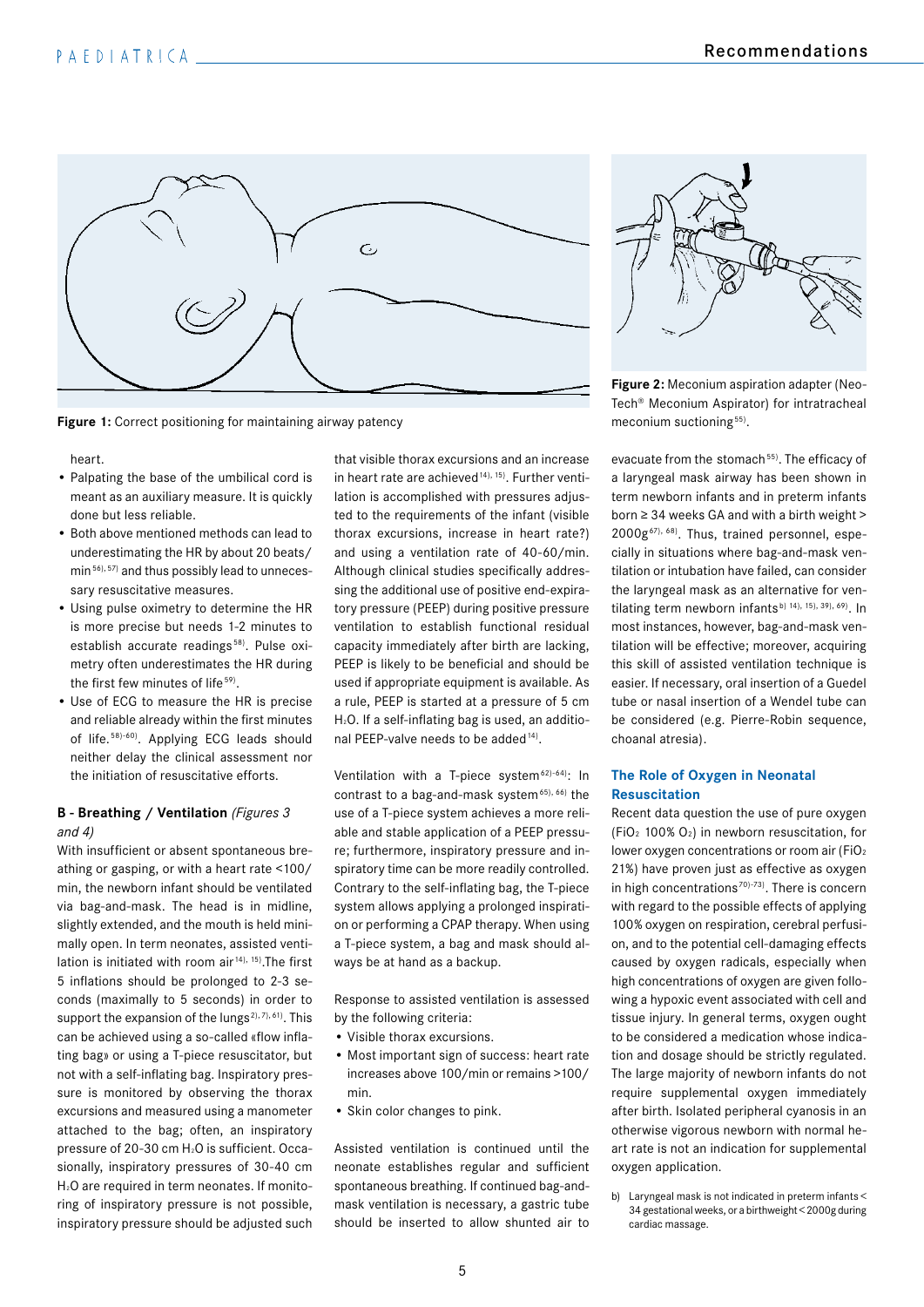Recent data show that preductal transcutaneous oxygen saturation during normal transition in healthy term neonates rises from 40- 60% to > 90% within 10 minutes after birth *(Algorithm)* 74)-79). Oxygen should be dosed properly and always be monitored via preductal transcutaneous pulse oximetry (tcSaO2 on the right hand/wrist). Target  $tcSaO<sub>2</sub>$  under supplemental oxygen should be 90-95% (increase FiO<sub>2</sub> if tcSaO<sub>2</sub><90%, decrease if tc-SaO2>95%).

## *Neonates not requiring resuscitation*

In case a newborn infant has central cyanosis after 5 minutes of life associated with regular breathing and normal heart rate, his preductal transcutaneous saturation should be assessed. If the saturation is too low (see algorithm) the infant should be administered oxygen via a face mask (flow 4-5 L/min, initial FiO $2$  30-40%). The face mask should be placed evenly over mouth and nose with a proper seal. Unnecessary movements back and forth of the mask will lead to fluctuations in oxygen concentration. Oxygen concentra-



**Figure 3:** Correct positioning of the face mask.



**Figure 4:** Bag-and-mask ventilation. Caution: the thumb and the forefinger form the socalled C-grip, the middle finger should be placed on the jaw without putting pressure on the floor of the mouth. Mouth is slightly opened.

tion is increased in increments of 10% until a normal oxygen saturation is obtained.

#### *Neonates requiring resuscitation*

Assisted ventilation in term neonates should be initiated with room air. If a neonate shows insufficient breathing in presence of a normal heart rate, inspired oxygen concentration should be adjusted depending on tcSaO<sub>2</sub> (measured by preductal pulse oximetry). If cyanosis persists in presence of a normal heart rate, supplemental oxygen should be titrated such that oxygen saturation increases normally *(Algorithm)*<sup>c) d), 14), 15). On the other</sup> hand, if bradycardia persists despite adequate ventilation for 30 seconds, supplemental oxygen concentration should be increased to 100% within a short period and extra help sought.

## **C- Circulation and Chest Compressions**  *(Figures 5a-c)*

Adequate ventilation is the most important measure in initial resuscitation of the neonate in order to provide oxygen to the coronary arteries and to the brain; if assisted ventilation is insufficiently performed, chest compressions will be ineffective<sup>15)</sup>. Chest compressions are very rarely necessary in neonatal resuscitation (<1:1000 deliveries).

Indications for chest compressions include:

- Absent heart sounds (asystole)<sup>e)</sup>.
- Bradycardia less than 60 beats/min despite adequate ventilation with a  $FiO<sub>2</sub>$  of 100% for 30 seconds.

*Compression technique 85):* Both thumbs are placed side by side or superimposed beneath a virtual line drawn between both nipples *(Figures 5a and 5b)*, with fingers encircling the thorax. Compression depth should be at least 1/3 of the antero-posterior diameter of the thorax *(Figure 5c)*. Chest compressions can impede effective ventilation, which is why both actions should be coordinated to avoid simultaneous delivery<sup>14), 15</sup>). There should be a 3:1 ratio of compressions to ventilations during the neonatal period (up to 4 weeks

- c) Based on animal experimental data, newborn infants with pulmonary hypertension or with malformations such as pulmonary hypoplasia (oligohydramnios, diaphragmatic hernia) might profit from higher oxygen concentrations. However, data are too scarce to make general recommendations for this purpose<sup>78)</sup>.
- d) Hyperoxaemia is harmful for preterm infants and can occur at oxygen saturation values > 95%. For this reason, the postnatal increase in oxygen saturation in

post expected date of delivery), to achieve 90 compressions and 30 breaths per minute. Usually a compromised gas exchange with hypoxemia is the primary cause of a cardiovascular collapse in this age group, which is why more ventilations may be applied to overcome the hypoxia<sup>2), 7</sup>. This ratio should be continued even after intubation. Assisted ventilation should be performed with 100% O<sub>2</sub>. Heart rate should be measured 30 seconds after initiation of cardiac massage and be re-evaluated in 30 second intervals. Cardiac massage can be stopped when spontaneous heart rate is > 60 beats/minute<sup>15)</sup>.

# **Stepwise Course of Action and Time Line in Case of Bradycardia (Algorithm)**

- 1. Heart rate between 60-100/Min: initiate positive pressure ventilation with 21% O2
- 2. Heart rate remains between 60-100/Min despite adequate ventilation with 21% O<sub>2</sub> for 30 seconds: continue ventilation, quickly titrate  $O<sub>2</sub>$  to 100% and call for help.
- 3.Heart rate sinking/unchanging < 60/Min despite adequate ventilation with 100% O2 for 30 seconds: coordinate ventilation with 100% O<sub>2</sub> and thorax compressions.
- 4.Heart rate remains < 60/Min after further 30 seconds despite adequate ventilation with 100%  $O<sub>2</sub>$  and chest compressions: apply adrenalin iv and eventually intubate.

**Endotracheal Intubation** *(Figure 6, Table)* The indication for an intubation depends on the gestational age, the clinical situation, the extent of respiratory depression, the efficacy of bagmask ventilation or the presence of certain malformations (i.e. diaphragmatic hernia). Only a trained person should perform an intubation. Oro-tracheal intubation is more rapid and easier to perform than naso-tracheal intubation, and this should therefore be the preferred method to overcome acute hypoxaemia and/or bradycardia. Nasal intubation permits better fixation in case of a potential transport, but technically it is more challenging than oro-tracheal intubation and should not be undertaken in case of acute hypoxaemia. If the person

preterm infants should not exceed that seen in term infants. Although the data are not fully clear yet, additional oxygen immediately after birth may be necessary and beneficial in preterm infants<sup>80)-82)</sup>, but should always be carefully titrated.

The use of a pulse oximeter should be considered in every delivery when a disturbed adaptation, respiratory support or need for resuscitation can be expected for a newborn infant<sup>39)</sup>. Modern devices allow a reliable and continuous assessment of the oxygen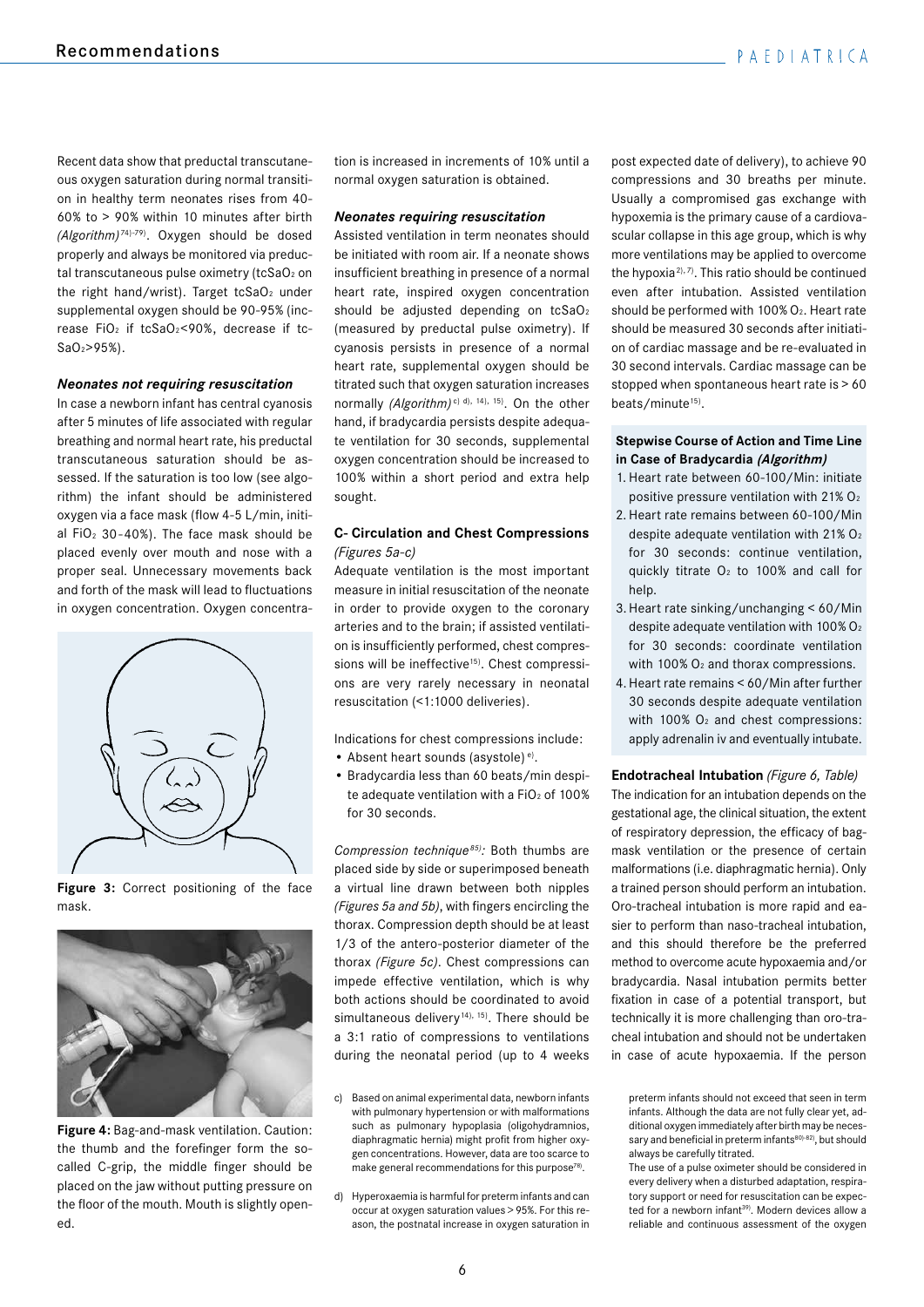# PAEDIATRICA

doing the resuscitation is not trained in intubation, bag-and-mask ventilation should be continued until a person skilled in neonatal intubation arrives on the scene. During intubation the heart rate should be monitored. An intubation should be interrupted in case of bradycardia, or in case of an unsuccessful attempt after 30 seconds at the latest.

Correct positioning of the endotracheal tube must be verified after each intubation. In most cases, this can easily be accomplished by clinical assessment (visually during intubation, rapid rise of heart rate and oxygen saturation, humidity in the tube, thorax excursions, symmetrical air entry on auscultation of the lungs). Measurement of expiratory CO<sub>2</sub> (e.g., using a colorimetric device) is easy and rapidly achieved; it is the gold standard for confirming endotracheal intubation, but does not rule out single lung intubation $f$ ),  $14$ ),  $15$ ),  $86$ ). With an indwelling endotracheal tube, the infant should always be ventilated with a positive pressure and a PEEP of 5 cm H<sub>2</sub>O. Spontaneous breathing with an indwelling tube without applying a PEEP can lead to atelectasis and must thus be avoided.

Preterm infants intubated right after delivery should remain so for transport to the neonatal unit. In rare circumstances, term neonates may be extubated in the delivery room by the transport team if the cardio-pulmonary situation has normalised, the infant is pink (pulse oximetry) and blood gas analysis is normal.

#### **Therapeutic Hypothermia**

Neonates ≥ 35 0/7 weeks GA and ≤ 6 hours old with severe neonatal acidosis ( $pH \le 7.0$ obtained within the first hour of life; base deficit ≥ -16 mmol/L and/or blood lactate ≥ 12 mmol/L) and clinical evidence of moderate to severe hypoxic ischaemic encephalopathy are to be treated with therapeutic hypothermia 87), 88). This significantly improves survival and neurological outcome<sup>89)</sup>. Such treatment should, however, only be performed in a neonatal intensive care setting using strict criteria and following a rigorous protocol<sup>15)</sup>. Hyperthermia should always be avoided. The therapeutic window being open within the first 6 hours after birth, external heat

sources may be shut off and the neonate may be undressed in the referring hospital prior to arrival of the transport team, yet only after prior consultation with the neonatal referral centre90). These measures should not impair initial stabilisation and resuscitation of the neonate, they are, however, important for further care of the child $15$ . No active cooling measures should be installed (e.g., ice packs) given that these ice packs may rapidly lead to hypothermia. Rectal temperature should be measured every 15 minutes until arrival of the transport team; the target temperature is 34-35°C. If rectal temperature falls below 34°C, the infant should be covered with a blanket or other warming measures should be applied to avoid further temperature decrease; the temperature should be checked again after 15 minutes. Cooling during transport is performed according to the national transport protocol<sup>91)</sup>.

# Volume Expansion and Buffering **Venous Access**

An intravenous access is mandatory for intubated neonates or in case of cardiopulmonary instability. Umbilical catheterisation is the best option for urgent situations or in presence of shock *(List 1)*. Once the cardiovascular system has been stabilised, continuous infusion with glucose 10% is begun at a rate of 3 ml/kg/h, which is equivalent to a glucose supply of 5 mg/kg/min.

#### **Volume Expanders**

If signs of hypovolaemia or cardiovascular compromise are present (as indicated with poor peripheral perfusion, week pulses, pallor, low blood pressure and tachycardia), volume expansion must be applied over 5-10 minutes. The following solutions come into consideration:

- NaCl 0.9%: dosage initial dose 10 ml/kg, to be repeated depending on blood pressure and clinical signs.
- Packed red blood cells (in case of acute anaemia, history of bleeding): use untested O Rh negative blood. Dosage: 10 ml/kg, to be repeated if necessary. 0.9% NaCl should be given i.v. to bridge the time until transfusable blood is available.

Albumin 5% is no longer recommended as a volume expander for neonatal resuscitation<sup>92)</sup>.

#### **Buffering**

In the presence of metabolic acidosis, the aim is to treat the primary cause. Sodium bicarbonate administration can lead to significant



**Figure 5a:** Chest compressions (both thumbs placed side by side). Caution: Thumbs should be flexed at the distal joint to enable vertical pressure on the thorax and thereby compression of the heart between sternum and vertebral column.



**Figure 5b:** Chest compressions (thumbs superimposed).



**Figure 5c:** Chest compressions (compression phase). Caution: Apply sufficient pressure in order to reduce the antero-posterior thorax diameter by a third.

saturation and heart rate from the first minutes of life 83). The sensor is applied to the right hand or right lower arm, thereby allowing a precise measurement of the preductal oxygen saturation<sup>76, 79</sup>). A faster signal acquisition can be obtained by applying the sensor to the infant first, and afterwards connecting it to the device; with this sequence a reliable measurement can be obtained in most cases within 90 seconds<sup>84)</sup>.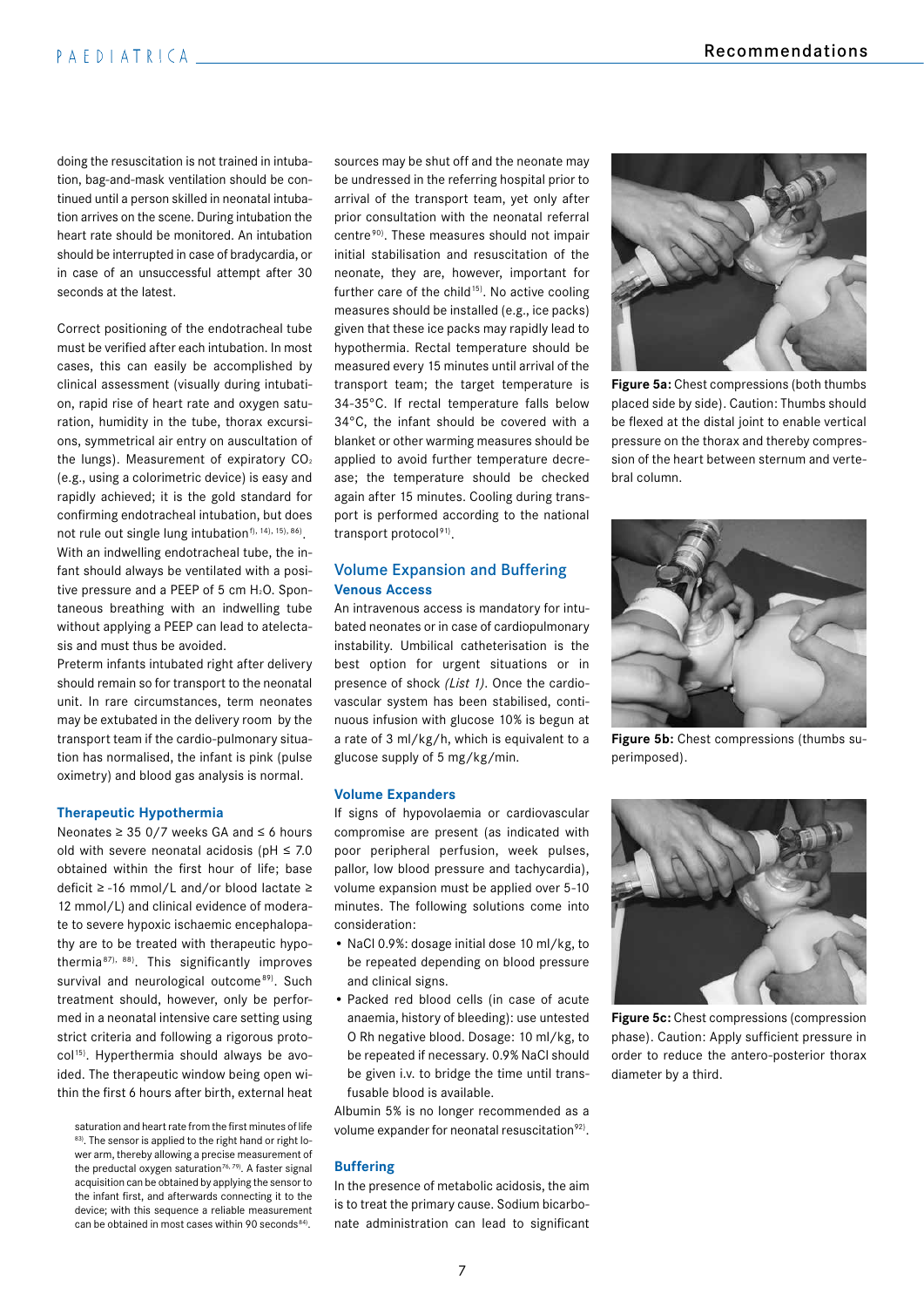side effects (paradoxical intracellular acidosis, osmotically induced myocardial dysfunction, diminished cerebral perfusion, and cerebral haemorrhage especially in preterm infants). There is no evidence for the efficacy of sodium bicarbonate in the initial resuscitation of a neonate, it is therefore no longer recommended in the initial phase of resuscitation  $39$ ,  $93$ )- $96$ ).

# **Drugs** *(Table)*

Drugs are rarely needed during neonatal resuscitation; if anything, then volume expanders or adrenalin (epinephrine) are primarily used<sup>14), 39)</sup>. Bradycardia after delivery is usually caused by an important hypoxia, which results from inadequate lung ventilation<sup>15)</sup>. Thus, an adequate oxygenation is a pre-condition for a successful use of drugs $^{83)}$ .

#### **Adrenalin 1: 1000 (1 mg/mL)g)**

If the heart rate remains below 60 beats/min despite effective ventilation with 100% oxygen and with chest compressions for at least 30 seconds, administration of adrenalin is reasonable<sup>15)</sup>. Adrenalin should be given intravenously if feasible<sup>9)</sup>.

*Intravenous dosage:* 10-30 µg/kg/dose IV (corresponds to 0.1-0.3 mL/kg of a 1:10,000 adrenalin solution; 1 mL of a 1:1000 adrenalin solution + 9 mL of 0.9% NaCl).

*Intratracheal dosage:* 50 to maximum 100 µg /kg/dose14), 15).

#### **Naloxone (0.4 mg/mL)**

There is no evidence to support the use of naloxone to reverse neonatal respiratory depression at birth caused by opioids. Further, it is unknown if naloxone can reduce the need for mechanical ventilation in the delivery room. Long-term safety is questionable, too; therefore, naloxone cannot be recommended routinely in respiratory-depressed newborn infants in the delivery room $97$ ). First line treatment includes respiratory support and mechanical ventilation.

Possible indication for naloxone: Newborn infants whose mothers have received opioids within 4 hours prior to delivery. Dosage: 0.1 mg/kg IV or IM (not to be given endotrache-

e) The use of a pulse oximeter or of an ECG during chest compression is beneficial. If ECG leads are readily placed, this means of measuring heart rate is superior to that of pulse oximetry. The latter takes longer to establish a reliable pulse signal and sometimes underestimates the actual heart rate<sup>59</sup>. Assessing heart rate by palpating the base of the umbilical cord during thorax compressions is unreliable.

ally or subcutaneously)<sup>h)</sup>. The half-life of naloxone is usually shorter than that of opioids, which is why infants must be monitored during the first 24 hours, and needs to be transferred to a neonatal unit (level IIA or higher).

Contraindication: Infants of opioid dependent mothers (check history!).

#### **Care of the Parents**

Parental support during the delivery is an important task that is particularly challenging when the newborn infant shows an abnormal adaptation or is born with malformations. Resuscitation often requires a considerable amount of attention, thus impeding motherinfant interaction. Nevertheless, parent-infant contact should be encouraged at all times, even in difficult situations.

Most parents witnessing a resuscitation experience fear and negative feelings. In the immediate acute situation, resuscitation efforts cannot be explained and discussed with the parents. Their presence can lead to additional stress and distraction to the resuscitation team. If the newborn infant is resuscitated in a room separate from the parents, it is important that the resuscitation team keeps them regularly up-dated regarding the situation of their infant and regarding the measures taken<sup>15)</sup>. Ideally one dedicated person, who is not directly involved in the resuscitation should serve as the go between.

The best-case scenario is to brief the parents



**Figure 6:** Oro-tracheal intubation.

f) Little data exist regarding the measurement of expiratory CO<sub>2</sub> in neonatal resuscitation. Nevertheless and in addition to the clinical assessment, the proof of CO2 in the expiratory air represents a useful method to confirm the intratracheal position of the endotracheal tube<sup>4), 14), 15)</sup>; whereas a negative result indicates an esophageal intubation. The result of this measurement can be false negative in case of low

before delivery on the probable postnatal course of care and on possible postnatal complications. Parental presence during a possible resuscitation can also be discussed at that time $99) - 102$ .

After a difficult resuscitation, there should be sufficient time for parental briefing, and for the parents to see and touch their child. Before transferring the infant to the neonatal centre, his/her photo should be taken and handed over to the parents. The parents should also receive the address and telephone number of the neonatal unit as well as the name of a contact person. Mother and nurses need to be reminded that the milk production should be stimulated by regular pumping even in a critical situation. Further and in consultation with the local gynaecologist, the mother's transfer to maternity ward of the receiving hospital should be broached.

Also, the team involved in the resuscitation should have the opportunity on-site or within a short time to undergo a debriefing, eventually together with members of the responsible neonatal team.

#### Discontinuation of Resuscitation

If despite continuous and appropriate resuscitative efforts over 20 minutes with effective ventilation at 100%  $O<sub>2</sub>$ , coordinated chest compressions and intravenous adrenaline<sup>7),</sup> 103)-105) the newborn infant does not show any vital signs (no cardiac activity, no spontaneous breathing, an Apgar score remaining at 0) 6), discontinuation of resuscitation may be justified, for survival becomes very unlikely or is most likely associated with very severe neurologic disability<sup>14), 39), 106), 107)</sup>. Auscultation of heart rate can be very difficult in these circumstances; pulse oximetry or ECG-monitoring will allow a more reliable assessment of the heart rate. In case of uncertainty, resuscitation should be continued until a physician trained in neonatal resuscitation arrives on the scene, and a concerted evaluation should be performed before discontinuing resuscitative efforts. After discontinuation, the neonatal unit should be contacted to arrange potential further exams.

lung perfusion. Contamination of the colorimetric device with surfactant, adrenalin or atropine can lead to a false positive result<sup>39)</sup>. In this case however and in contrast to a successful intubation, the colour signal does not change synchronously with in- and exspiration but shows a permanent colour change.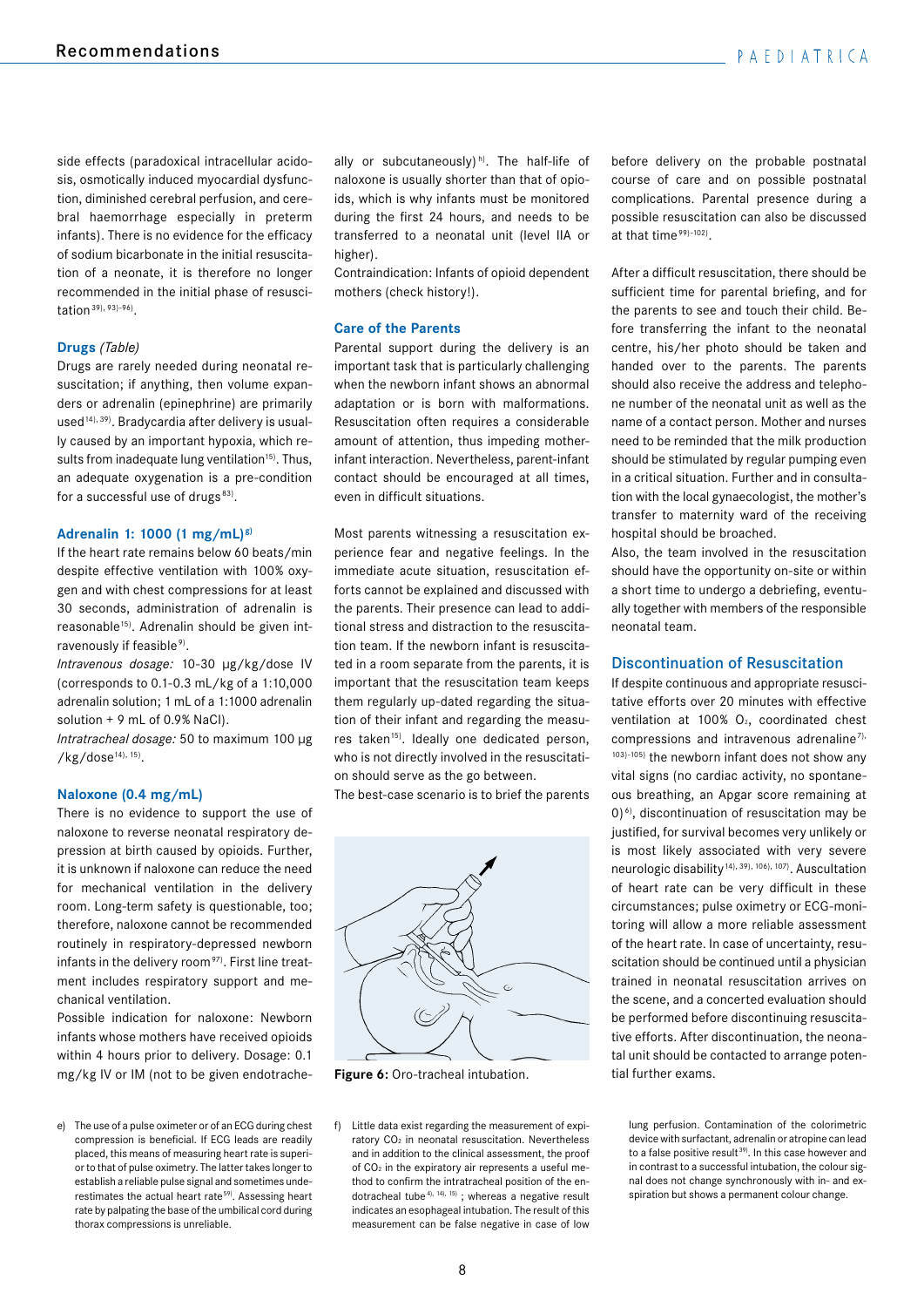# Care of the neonate following resuscitation

The condition of neonates having required resuscitation may deteriorate again at a later stage. Therefore and after establishing adequate ventilation, oxygenation, and circulation, these infants should be transferred to a neonatal unit (Level IIA or higher) allowing for continuous monitoring, observation and care<sup>14), 15</sup>).

#### **Laboratory Tests in the Delivery Room**

Clinical assessment of adaptation can be complemented by the following «laboratorytriad»:

- Blood gas analysis (especially in case of low 5- and10 min Apgar scores)
- Haematocrit
- Blood sugar level

*Blood gas analysis* is necessary if umbilical artery pH is <7.15 and in the presence of clinical signs of abnormal adaptation.

*Haematocrit* should be determined when suspecting polyglobuly (post term, dysmaturity, or peripheral cyanosis) or anaemia (pallor, circulatory instability).

In the delivery room, *blood glucose levels* are determined only if symptoms suggestive of hypoglycaemia are present, after resuscitation or in case of diabetic fetopathy. Low blood glucose levels are common during early postnatal transition. Thus, measurements of blood glucose levels within the first 2-3 hours of life in asymptomatic newborn infants with normal birth weights are misleading and clinically meaningless<sup>108)</sup>. Hypoglycaemia is to be avoided in neonates with hypoxic-ischaemic encephalopathy (normal blood glucose levels 3.0 to 4.5 mmol/L $)$ <sup>109</sup>).

# **Postnatal Transport of High Risk Newborn Infants**

Whenever possible, a neonatal transport should be avoided. Instead, one should strive for a prenatal transfer of the pregnant mother to a perinatal centre with a neonatal intensive care unit.

g) No studies in newborn infants exist on high dose adrenalin application (100  $\mu$ g/kg/dose)<sup>96)</sup>. For this reason, and because of potential side effects, this high dosage is not recommended. Although during neonatal resuscitation intubation is usually performed before a venous access (umbilical venous catheter) is placed, the intravenous application of adrenalin should be preferred over the intratrache-

# **Indications for Neonatal Transfer of Newborn Infants to a Neonatal Unit (Level IIA or higher):**

- Preterm infant below 35 0/7 weeks GA.
- Birth weight less than 2000 g.
- Severe metabolic acidosis (pH < 7.0, base deficit ≥ -16 mmol/L and/or lactate ≥ 12 mmol/L), independently of the clinical situation (Level III).
- Neonates ≥ 35 0/7 weeks GA with clinical signs of hypoxic ischaemic encephalopathy (see above) after prior consultation with the neonatal referral centre (Level III) for therapeutic hypothermia as early as possible (within 6 hours of birth).
- Neonates after resuscitation (bag and mask ventilation > 5 min, intubation, volume expansion, chest compressions, medication etc.).
- Cardio-pulmonary disturbances lasting more than 4 hours post-delivery.
- Persistent or recurrent hypoglycaemia (<2.5 mmol/L with a bedside test) despite early  $f$ eeds $108$ ).
- Suspected neonatal infection (no antibiotics to be given orally or intramuscularly) $110$ .
- Seizures, symptoms of drug withdrawal.
- $\bullet$  laundice at birth<sup>111)</sup>.

This list is not exhaustive; special and unclear situations should be discussed with the perinatal/neonatal centre. Newborn infants should be transported by trained neonatal transport teams using transport incubators.

*Checklist before transport:*

- Mother's and infant's data, resuscitation flow sheet.
- Maternal blood (10 mL EDTA blood) and cord blood.
- Placenta.
- Show infant to mother/parents before departure.
- Provide the parents with the address and telephone number of the neonatal unit.

# List 1

# **Equipment for a Delivery in a Hospital Setting**

**Inventory of the Resuscitation Equipment**

al route whenever possible. If an intratracheal adrenalin application remains ineffective, it should be repeated intravenously. If adrenalin is repeatedly given intravenously, the normal dosage should be  $chosen<sup>14</sup>, 15$ .

h) The AAP recommended dosage of naloxone of 0.1 mg/kg is not evidence based<sup>98)</sup>.

- Mobile resuscitation unit or fixed resuscitation place
- Radiant warmer, warm and draught-free environment.
- Connections for electricity, oxygen/ compressed air<sup>i)</sup> and suction.
- Work surface and space for material.
- Stop watch/Apgar timer.
- Access for the transport incubator.
- Non-sterile examination gloves (sizes S, M, L).

# **Lighting**

• Bright light, preferably integrated within the radiant warmer.

#### **Heat Sources**

- Overhead radiant warmer with a fixed distance to the pad (do not use red light heater).
- Sufficiently warmed blankets/ diapers.
- Preheat resuscitation place early enough.

#### **Suction Device**

- Mouth-held suction device with a collection container.
- Suction device with negative pressure set at –200 mbar (-20 kPa, ca. - 0.2 atm, -2 mH2O, -150 mmHg).
- Suction catheter and tubing connectors.
- Meconium adaptor for intratracheal suctioning *(Figure 2)*.
- Suction catheters sizes 8 and 10 Ch (rounded tip, no side ports).

#### **Oxygen and Gas Supply**

- Oxygen source with flow meter, blender for compressed air/oxygen<sup>i)</sup>, tube to face mask/ ventilation bag.
- Compressed air.
- Pulse oximeter<sup>j)</sup>.
- Oxygen face mask.

#### **Equipment for Ventilation**

- Ventilation bag with a reservoir and a PEEPvalve; plus one extra bag in reserve $k$ .
- Face masks (sizes 00 and 01); plus one extra set in reserve.
- Optionally, a T-piece ventilation system.
- Laryngoscope, blade sizes 0 and 1; plus additional bulbs and batteries.
- Endotracheal tubes: sizes 2.5 / 3.0 / 3.5 (mm internal diameter) for oral (with guide wire) and nasal intubation.
- Magill forceps.
- Adhesive tape.
- Stethoscope for infants.
- Guedel tube sizes 00/ 000, optionally Wendl naso-pharyngeal tubes.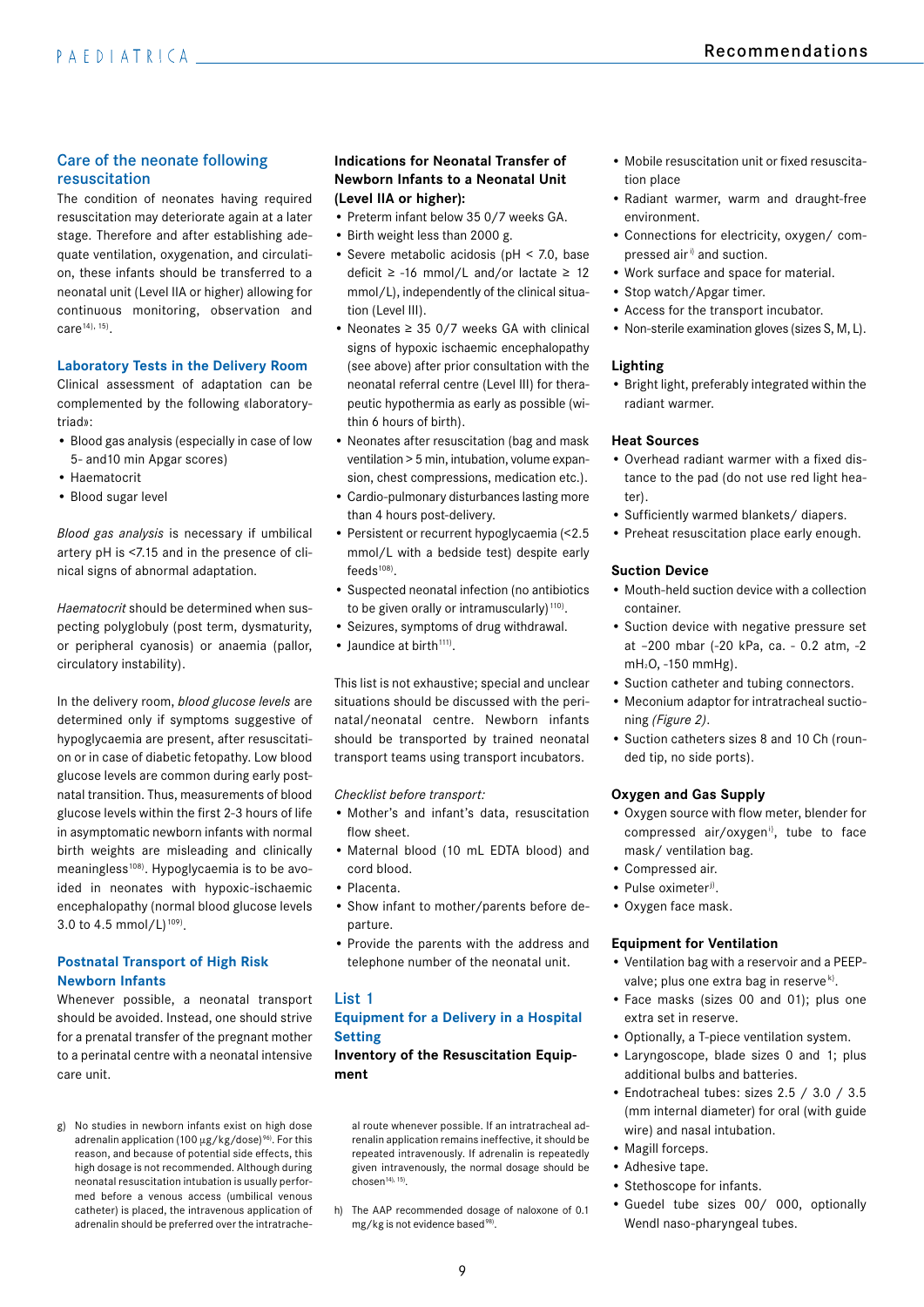| <b>Endotracheal</b><br><b>Tube</b>          |                                               |                                                                              | 2 kg<br>34 wks GA   | 3 <sub>kg</sub><br>37 wks GA | 4 kg<br>40 wks GA           |
|---------------------------------------------|-----------------------------------------------|------------------------------------------------------------------------------|---------------------|------------------------------|-----------------------------|
| Tube size                                   |                                               |                                                                              | ID <sub>3.0</sub>   | ID <sub>3.5</sub>            | ID <sub>3.5</sub>           |
| Insertion depth at lip<br>(c <sub>m</sub> ) |                                               |                                                                              | 8                   | 9                            | 10                          |
| Insertion depth at<br>nose (cm)             |                                               |                                                                              | 9.5                 | 10.5                         | 11.5                        |
| <b>Medication</b>                           | <b>Dose</b>                                   | <b>Preparation/Indication</b>                                                | $2$ kg<br>34 wks GA | 3 <sub>kg</sub><br>37 wks GA | $4$ kg<br>40 wks GA         |
| Adrenalin 1:1000<br>$(1mg/mL$ vial)         | Intravenously:<br>$10 - 30 \mu g/kg$          | $1 \text{ ml} + 9 \text{ ml}$ NaCl 0.9%<br>$(1:10000 i.e. 1 mL = 100 \mu g)$ | $0.2 - 0.6$ ml      | $0.3 - 0.9$ ml               | $0.4 - 1.2$ ml              |
|                                             | Intratracheally:<br>$50 - 100 \mu g/kg$ i.tr. |                                                                              | $1-2$ ml            | $1.5 - 3$ ml                 | $2-4$ ml                    |
| NaCl 0.9%                                   | $10 \text{ ml/kg}$                            | Volumene bolus                                                               | $20$ ml             | 30 ml                        | 40 ml                       |
| Glucose 10%                                 | $4-6$ mg/kg/Min.<br>$2 \text{ ml/kg}$         | Glucose infusion<br>Symptomatic hypoglycaemia                                | $6$ ml/h<br>4 ml    | $9$ ml/h<br>6 ml             | $12 \text{ ml/h}$<br>$8$ ml |

# **Material for Venous Access**

#### **Peripheral Lines**

- Venous in-dwelling catheters (e.g. Insyte BD 24G, Neoflon BD 26G).
- Three-way stopcock.
- Extension (special paediatric size).
- Band-aid.
- Splint.
- 10 mL, 5 mL, 2 mL and 1 mL syringes; 5 syringes for each size.
- Needles (18 G).

## **Umbilical Venous Catheter**

- Sterile gloves, different sizes.
- Disinfectant (containing either alcohol or octenidin-phenoxyethanol), sterile swabs.
- Sterile single-use umbilical catheter tray (e.g. Vygon®): Umbilical tape, slit/fenestrated sterile drape, 2 Péan clamps, fine and rough anatomical forceps, 1 surgical forceps, scissors, needle holder, scalpel, suture (e.g. Mersilene Ethicon® 2.0 or 3.0 with atraumatic needle).
- Umbilical vein catheter 3.5 and 5 Ch.

## **Umbilical Vein Catheter Placement**

- 1. Have assistant hold umbilical cord up.
- 2. Disinfect abdominal skin around the umbilical stump and umbilical cord.
- i) Every resuscitation unit (as opposed to simple infant warmers in the delivery rooms) is equipped with its own oxygen/compressed air outlets, as well as an oxygen blender and a pulse oximeter.
- Transcutaneous oxygen saturation measurements to monitor oxygen application in the delivery room should always be preductal by applying the sensor to the right hand or right lower arm. This is in contrast to the later measured postductal SaO<sub>2</sub> to rule out congenital heart defects<sup>112)</sup>.
- 3. Lay down umbilical cord.
- 4. Place sterile slit/fenestrated drape on the infant, cord stump remains visible and allowing for the infant to be observed.
- 5. Place sterile umbilical tape around the cord stump with a loose knot.
- 6. Using the sterile blade, cut off cord stump 1 cm above the umbilical insertion.
- 7. Locate the umbilical vein and the two umbilical arteries *(Figure 7)*.
- 8.Using the Péan clamps to stabilise the stump, clamp the Wharton's elly and insert the umbilical venous catheter (usually 5 Ch), which has been flushed with 0.9% NaCl beforehand *(Figure 8)*.
- 9. The catheter should be advanced to the appropriate depth according to the size of the infant. In an emergency situation, a depth of 4-5 cm is sufficient (check by aspirating blood).
- 10.Suture catheter to Wharton's jelly (do not suture to the skin), this is ideal in case of a transport.

## **Further Equipment**

- Umbilical cord clamps.
- Gastric tubes, sizes 6 and 8 Ch.
- Venous in-dwelling catheters for drainage
- k) Adequately trained personnel can also use a T-piece resuscitator (i.e. Neo-Puff/Perivent®) on the resuscitation unit. Because this device needs a good instruction and regular use to be applied safely and efficiently, it is mandatory to always have a ventilation bag with the necessary equipment (mask, tubing system, connectors) on each resuscitation unit.

of a pneumothorax (e.g. Venflon Pro® BD 18 G or 20 G).

- Tape measure.
- Thermometer.

#### **Fluids**

- Glucose 10%, 100 mL bottles and 10 mL vials.
- NaCl 0.9%, 100 mL bottles and 10 mL vials.

# List 2

# **Minimally Required Equipment for a Home Delivery and for a Delivery in a Birthing Centre**

- Telephone numbers (numbers of responsible neonatal unit and of obstetric unit, of local ambulance & transport service for newborn infants at hand).
- Heated room and good lighting conditions.
- Table with padded surface at table height.
- Towels (preheated) and gloves.
- Mouth-held suction device.
- Ventilation bag (e.g. Baby-Ambu- or Laerdal-bag, with reservoir) as well as masks (Laerdal masks sizes 00 and 01).
- Oxygen face mask and oxygen connecting tube.
- Oxygen bottle with a flow meter (flow of up to 6-10 L/min).
- Plastic wrap.
- Pulse oximeter.
- Resuscitation flow sheet.
- Cord clamp, cord scissors.
- Stop watch/Apgar timer.
- Stethoscope.
- Thermometer.
- Bedside blood glucose measuring device.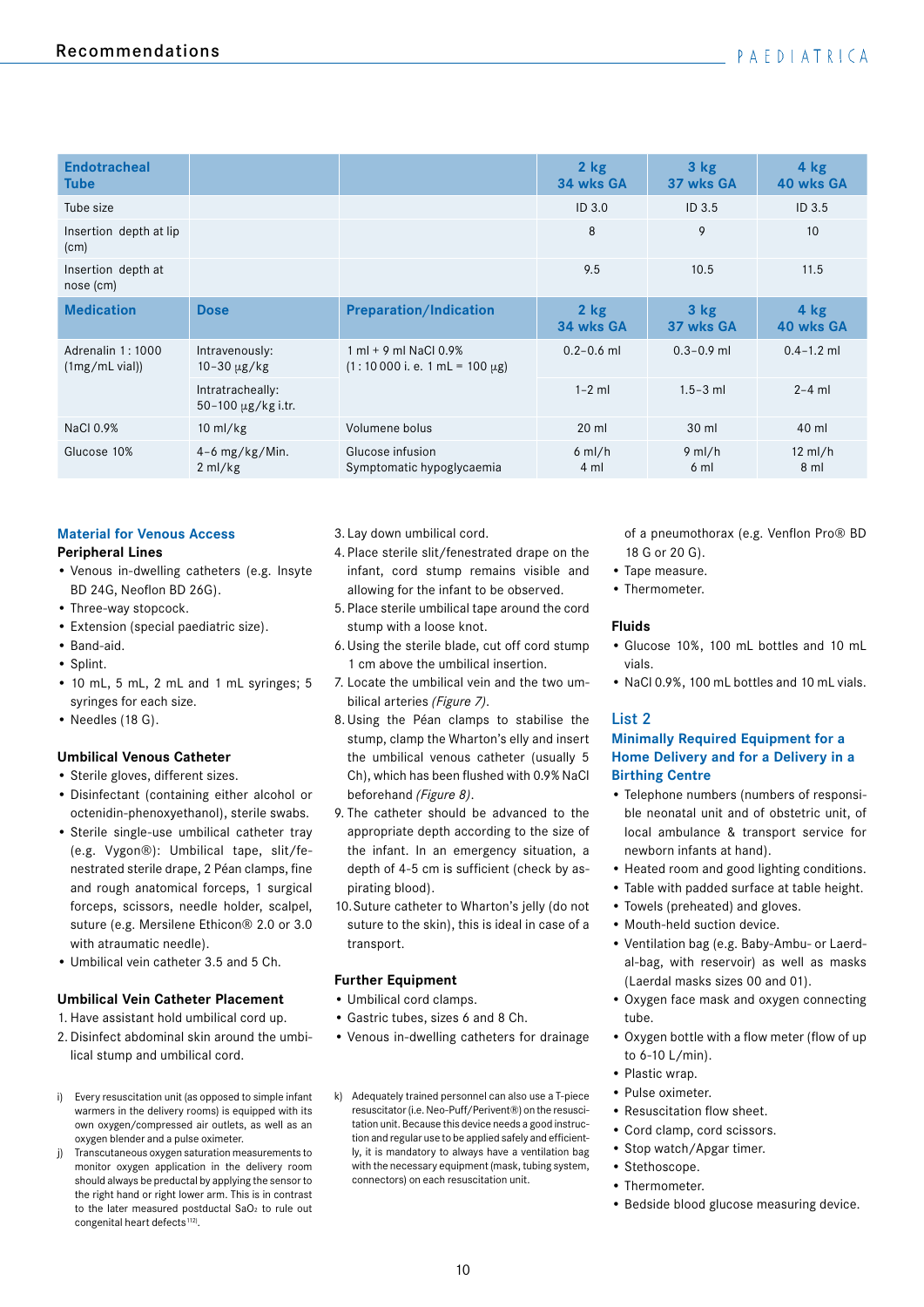

**Figure 7:** Vessels of the umbilical cord **Figure 8:** Introduction of the umbilical venous

# Thanks

All figures were drawn by Stefan Schwyter of the graphics-service, Department of Surgery, University Hospital of Zurich, Switzerland. We are grateful to all who contributed to these revised recommendations. We also warmly thank Dr. Chantal Cripe-Mamie for the English translation.

#### **References**

- 1) Perlman JM, Wyllie J, Kattwinkel J, Wyckoff MH, Aziz K, Guinsburg R, et al. Part 7: Neonatal Resuscitation: 2015 International Consensus on Cardiopulmonary Resuscitation and Emergency Cardiovascular Care Science With Treatment Recommendations. Circulation. 2015;132(16 Suppl 1):S204-41.
- 2) Wyllie J, Bruinenberg J, Roehr CC, Rudiger M, Trevisanuto D, Urlesberger B. European Resuscitation Council Guidelines for Resuscitation 2015: Section 7. Resuscitation and support of transition of babies at birth. Resuscitation. 2015;95:249-63.
- 3) Wyckoff MH, Aziz K, Escobedo MB, Kapadia VS, Kattwinkel J, Perlman JM, et al. Part 13: Neonatal Resuscitation: 2015 American Heart Association Guidelines Update for Cardiopulmonary Resuscitation and Emergency Cardiovascular Care. Circulation. 2015;132(18 Suppl 2):S543-60.
- 4) Wyckoff MH, Aziz K, Escobedo MB, Kapadia VS, Kattwinkel J, Perlman JM, et al. Part 13: Neonatal Resuscitation: 2015 American Heart Association Guidelines Update for Cardiopulmonary Resuscitation and Emergency Cardiovascular Care (Reprint). Pediatrics. 2015;136 Suppl 2:S196-218.
- 5) Manley BJ, Owen LS, Hooper SB, Jacobs SE, Cheong JLY, Doyle LW, et al. Towards evidence-based resuscitation of the newborn infant. Lancet. 2017;389(10079):1639-48.
- 6) Perlman JM. Highlights of the new neonatal resuscitation program guidelines. NeoReviews. 2016;17(8):e435-e46.
- 7) Wyllie J, Ainsworth S. What is new in the European and UK neonatal resuscitation guidance? Arch Dis Child Fetal Neonatal Ed. 2016;101(5):F469-73.
- 8) Girard T, Heim C, Hornung R, Hösli I, Krayer S, Panchard M-A, et al. Neonatale Erstversorgung interdisziplinäre Empfehlungen. Swiss Med Forum. 2016;16(44):938-42.
- 9) Barber CA, Wyckoff MH. Use and efficacy of endotracheal versus intravenous epinephrine during neonatal cardiopulmonary resuscitation in the delivery room. Pediatrics. 2006;118(3):1028-34.
- 10) Ersdal HL, Mduma E, Svensen E, Perlman JM. Early initiation of basic resuscitation interventions including face mask ventilation may reduce birth asphyxia related mortality in low-income countries:



catheter (UVC)

a prospective descriptive observational study. Resuscitation. 2012;83(7):869-73.

- 11) Palme-Kilander C. Methods of resuscitation in low-Apgar-score newborn infants--a national survey. Acta Paediatr. 1992;81(10):739-44.
- 12) Perlman JM, Risser R. Cardiopulmonary resuscitation in the delivery room. Associated clinical events. Arch Pediatr Adolesc Med. 1995;149(1):20- 5.
- 13) Try A, Karam O, Delco C, Kraemer K, Boulvain M, Pfister RE. Moderate and extended neonatal resuscitations occur in one in 10 births and require specialist cover 24 hours a day. Acta Paediatr. 2015;104(6):589-95.
- 14) Kattwinkel J, Perlman JM, Aziz K, Colby C, Fairchild K, Gallagher J, et al. Part 15: Neonatal Resuscitation: 2010 American Heart Association Guidelines for Cardiopulmonary Resuscitation and Emergency Cardiovascular Care. Circulation. 2010;122(18 Suppl 3):S909-19.
- 15) Richmond S, Wyllie J. European Resuscitation Council Guidelines for Resuscitation 2010 Section 7. Resuscitation of babies at birth. Resuscitation. 2010;81(10):1389-99.
- 16) Swiss Society of Neonatology. start4neo (Swiss Neonatal Resuscitation Training: Interprofessional Training Programme for Neonatal Care and Resuscitation) 2011 [Available from: http://www.neonet.ch/en/05\_Education/training.php?navId=38.
- 17) Neonatology SSo. CANU Kriterien 2014 [Available from: http://www.neonet.ch/ files/1714/4968/0230/Einteilungskriterien\_Neonatologieabteilungen\_Nov\_2014.pdf.
- 18) Lapcharoensap W, Lee H. Temperarure management in the delivery room and during neonatal resuscitation. NeoReviews. 2016;17(8):e454-e62.
- 19) Perlman JM, Wyllie J, Kattwinkel J, Wyckoff MH, Aziz K, Guinsburg R, et al. Part 7: Neonatal Resuscitation: 2015 International Consensus on Cardiopulmonary Resuscitation and Emergency Cardiovascular Care Science With Treatment Recommendations (Reprint). Pediatrics. 2015;136 Suppl 2:S120-66.
- 20) Wyllie J, Perlman JM, Kattwinkel J, Wyckoff MH, Aziz K, Guinsburg R, et al. Part 7: Neonatal resuscitation: 2015 International Consensus on Cardiopulmonary Resuscitation and Emergency Cardiovascular Care Science with Treatment Recommendations. Resuscitation. 2015;95:e169-201.
- 21) Pediatric Working Group of the International Liaison Committee on Resuscitation. Resuscitation of the newly born infant. Pediatrics. 1999;103:1-13.
- 22) American College of Obstetricians and Gynecologists, Committee on Obstetric Practice. Committee Opinion No. 684: Delayed Umbilical Cord Clamping After Birth. Obstet Gynecol. 2017;129(1):e5-e10.
- 23) Gynecologists ACoOa, Practice CoO. Committee Opinion No. 684 Summary: Delayed Umbilical Cord Clamping After Birth. Obstet Gynecol. 2017;129(1):232-3.
- 24) Mercer JS, Vohr BR, McGrath MM, Padbury JF, Wallach M, Oh W. Delayed cord clamping in very preterm infants reduces the incidence of intraventricular hemorrhage and late-onset sepsis: a randomized, controlled trial. Pediatrics. 2006;117(4):1235-42.
- 25) Rabe H, Reynolds G, Diaz-Rossello J. Early versus delayed umbilical cord clamping in preterm infants. The Cochrane Database Syst Rev. 2006;3:CD003248.
- 26) Vain NE, Satragno DS, Gorenstein AN, Gordillo JE, Berazategui JP, Alda MG, et al. Effect of gravity on volume of placental transfusion: a multicentre, randomised, non-inferiority trial. Lancet. 2014;384(9939):235-40.
- 27) Andersson O, Lindquist B, Lindgren M, Stjernqvist K, Domellof M, Hellstrom-Westas L. Effect of Delayed Cord Clamping on Neurodevelopment at 4 Years of Age: A Randomized Clinical Trial. JAMA pediatrics. 2015;169(7):631-8.
- 28) McDonald SJ, Middleton P, Dowswell T, Morris PS. Effect of timing of umbilical cord clamping of term infants on maternal and neonatal outcomes. Cochrane Database Syst Rev. 2013(7):Cd004074.
- 29) Ibrahim HM, Krouskop RW, Lewis DF, Dhanireddy R. Placental transfusion: umbilical cord clamping and preterm infants. J Perinatol. 2000;20(6):351-4.
- 30) Linderkamp O, Nelle M, Kraus M, Zilow EP. The effect of early and late cord-clamping on blood viscosity and other hemorheological parameters in fullterm neonates. Acta Paediatr. 1992;81(10):745-50.
- 31) Nelle M, Zilow EP, Bastert G, Linderkamp O. Effect of Leboyer childbirth on cardiac output, cerebral and gastrointestinal blood flow velocities in fullterm neonates. Am J Perinatol. 1995;12(3):212-6.
- 32) Rabe H, Diaz-Rossello JL, Duley L, Dowswell T. Effect of timing of umbilical cord clamping and other strategies to influence placental transfusion at preterm birth on maternal and infant outcomes. Cochrane Database Syst Rev. 2012(8):Cd003248.
- 33) Rabe H, Reynolds G, Diaz-Rossello J. Early versus delayed umbilical cord clamping in preterm infants. Cochrane Database Syst Rev, Update 2005. 2004(4):CD003248.
- 34) Katheria AC, Brown MK, Rich W, Arnell K. Providing a Placental Transfusion in Newborns Who Need Resuscitation. Frontiers in pediatrics. 2017;5:1-8.
- 35) Erickson-Owens DA, Mercer JS, Oh W. Umbilical cord milking in term infants delivered by cesarean section: a randomized controlled trial. J Perinatol. 2012;32(8):580-4.
- 36) Rabe H, Jewison A, Alvarez RF, Crook D, Stilton D, Bradley R, et al. Milking compared with delayed cord clamping to increase placental transfusion in preterm neonates: a randomized controlled trial. Obstet Gynecol. 2011;117(2 Pt 1):205-11.
- 37) Katheria AC, Truong G, Cousins L, Oshiro B, Finer NN. Umbilical Cord Milking Versus Delayed Cord Clamping in Preterm Infants. Pediatrics. 2015;136(1):61-9.
- 38) Delgado Nunes V, Gholitabar M, Sims JM, Bewley S. Intrapartum care of healthy women and their babies: summary of updated NICE guidance. BMJ. 2014;349:g6886.
- 39) Richmond S, Wyllie J, on Behalf of the Resuscitation Council (UK). Newborn Life Support: Resuscitation Guidelines 2010. In: (UK) RC, editor. 2010.
- 40) O'Donnell CP, Kamlin CO, Davis PG, Carlin IB, Morley CJ. Clinical assessment of infant colour at delivery. Arch Dis Child Fetal Neonatal Ed. 2007;92(6):F465-7.
- 41) Kamlin CO, O'Donnell CP, Davis PG, Morley CJ. Oxygen saturation in healthy infants immediately after birth. J Pediatr. 2006;148(5):585-9.
- 42) Rabi Y, Yee W, Chen SY, Singhal N. Oxygen saturation trends immediately after birth. J Pediatr. 2006;148(5):590-4.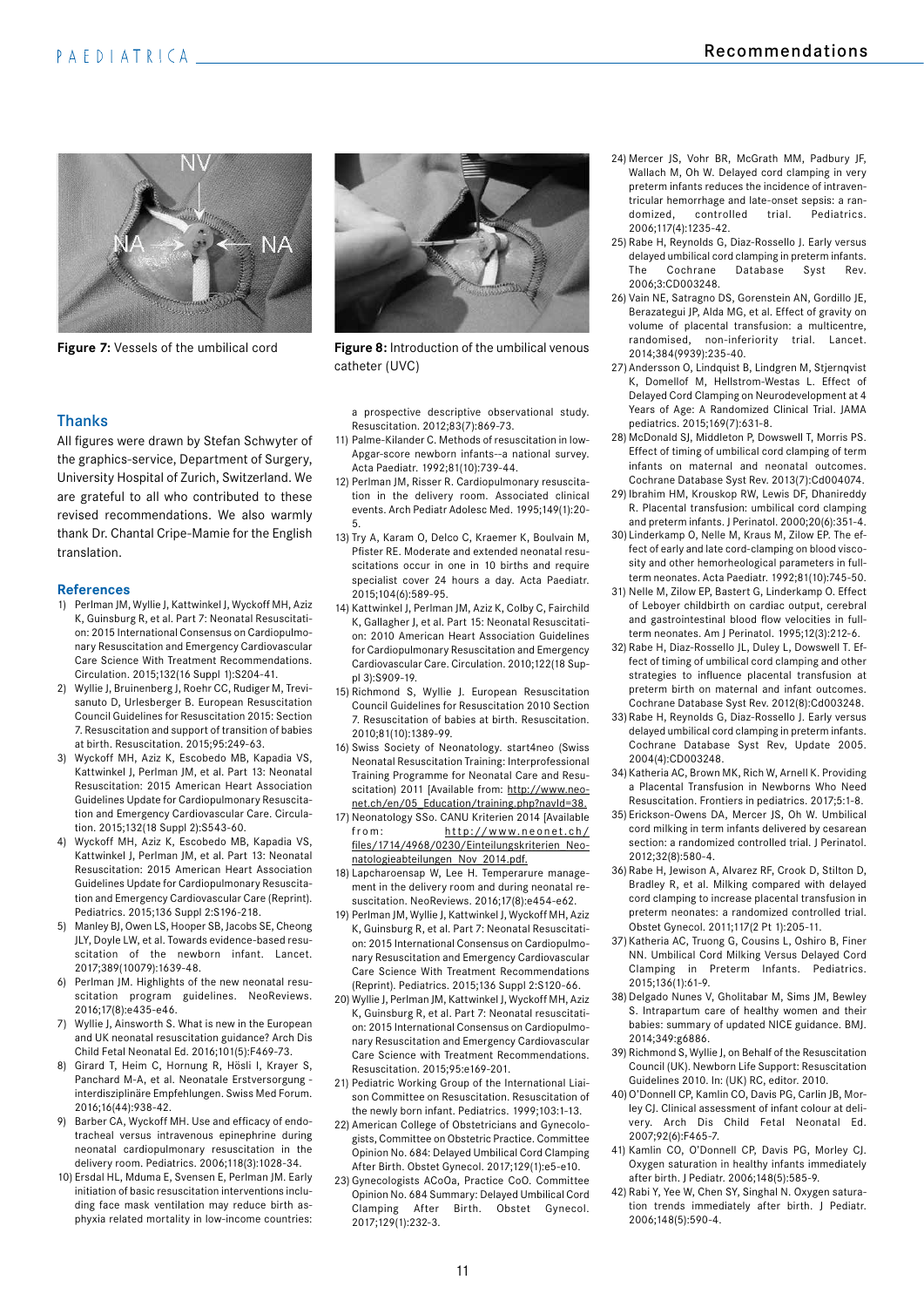- 43) Andres V, Garcia P, Rimet Y, Nicaise C, Simeoni U. Apparent life-threatening events in presumably healthy newborns during early skin-to-skin contact. Pediatrics. 2011;127(4):e1073-6.
- 44) International Lactation Consultant Association. Evidence-based guidelines for breastfeeding management during the first fourteen days. International Lactation Consultant Association; 1999.
- 45) Voigt M, Fusch C, Olbertz D, Hartmann K, Rochow N, Renken C, et al. Analyse des Neugeborenenkollektivs der Bundesrepublik Deutschland. Vorstellung engmaschiger Perzentilwerte(-kurven) für die Körpermaße Neugeborener. Geburtsh Frauenheilk. 2006;66:956-70.
- 46) Schweizerische Gesellschaft für Neonatologie. Empfehlung zur Prävention der Mutter-Kind-Übertragung von Hepatitis B. Paediatrica. 2007;18(2):27- 32.
- 47) Schubiger G, Laubscher B, Bänziger O. Vitamin K-Prophylaxe bei Neugeborenen: Neue Empfehlungen. Paediatrica. 2002;13:54-5.
- 48) Milner AD, Vyas M. Position for resuscitation. In: Milner AD, Martin RJ, editors. Neonatal and pediatric respiratory medicine. London: Butterworths; 1985. p. 1-16.
- 49) Vain NE, Szyld EG, Prudent LM, Wiswell TE, Aguilar AM, Vivas NI. Oropharyngeal and nasopharyngeal suctioning of meconium-stained neonates before delivery of their shoulders: multicentre, randomised controlled trial. Lancet. 2004;364(9434):597- 602.
- 50) Velaphi S, Vidyasagar D. Intrapartum and postdelivery management of infants born to mothers with meconium-stained amniotic fluid: evidence-based recommendations. Clin Perinatol. 2006;33(1):29- 42.
- 51) Wiswell TE, Gannon CM, Jacob J, Goldsmith L, Szyld E, Weiss K, et al. Delivery room management of the apparently vigorous meconium-stained neonate: results of the multicenter, international collaborative trial. Pediatrics. 2000;105(1 Pt 1):1-7.
- 52) Gynecologists ACoOa, Practice CoO. Committee Opinion No 689: Delivery of a Newborn With Meconium-Stained Amniotic Fluid. Obstet Gynecol. 2017;129(3):e33-e4.
- 53) Chettri S, Adhisivam B, Bhat BV. Endotracheal Suction for Nonvigorous Neonates Born through Meconium Stained Amniotic Fluid: A Randomized Controlled Trial. J Pediatr. 2015;166(5):1208-13.e1.
- 54) Nangia S, Sunder S, Biswas R, Saili A. Endotracheal suction in term non vigorous meconium stained neonates-A pilot study. Resuscitation. 2016;105:79- 84.
- 55) American Heart Association and American Academy of Pediatrics. Textbook of Neonatal Resuscitation. 5th ed. Elk Grove Village, IL: AAP/AHA Neonatal Resuscitation Steering Committee; 2006.
- 56) Kamlin CO, O'Donnell CP, Everest NJ, Davis PG, Morley CJ. Accuracy of clinical assessment of infant heart rate in the delivery room. Resuscitation. 2006;71(3):319-21.
- 57) Owen CJ, Wyllie JP. Determination of heart rate in the baby at birth. Resuscitation. 2004;60(2):213-7.
- 58) Katheria A, Rich W, Finer N. Electrocardiogram provides a continuous heart rate faster than oximetry during neonatal resuscitation. Pediatrics. 2012;130(5):e1177-81.
- 59) van Vonderen JJ, Hooper SB, Kroese JK, Roest AA, Narayen IC, van Zwet EW, et al. Pulse oximetry measures a lower heart rate at birth compared with electrocardiography. J Pediatr. 2015;166(1):49-53.
- 60) Mizumoto H, Tomotaki S, Shibata H, Ueda K, Akashi R, Uchio H, et al. Electrocardiogram shows reliable heart rates much earlier than pulse oximetry during neonatal resuscitation. Pediatrics international : official journal of the Japan Pediatric Society. 2012;54(2):205-7.
- 61) Vyas H, Milner AD, Hopkin IE, Boon AW. Physiologic responses to prolonged and slow-rise inflation in the resuscitation of the asphyxiated newborn infant. J Pediatr. 1981;99(4):635-9.
- 62) Hussey SG, Ryan CA, Murphy BP. Comparison of three manual ventilation devices using an intubated mannequin. Arch Dis Child Fetal Neonatal Ed. 2004;89(6):F490-3.
- 63) Roehr CC, Kelm M, Fischer HS, Buhrer C, Schmalisch G, Proquitte H. Manual ventilation devices in neonatal resuscitation: tidal volume and positive pressure-provision. Resuscitation. 2010;81(2):202- 5.
- 64) Roehr CC, Kelm M, Proquitte H, Schmalisch G. Equipment and operator training denote manual ventilation performance in neonatal resuscitation. Am J Perinatol. 2010;27(9):753-8.
- 65) Hooper SB, Te Pas AB, Kitchen MJ. Respiratory transition in the newborn: a three-phase process. Arch Dis Child Fetal Neonatal Ed. 2016;101(3):F266- 71.
- 66) Newton O, English M. Newborn resuscitation: defining best practice for low-income settings. Transactions of the Royal Society of Tropical Medicine and Hygiene. 2006;100(10):899-908.
- 67) Gandini D, Brimacombe JR. Neonatal resuscitation with the laryngeal mask airway in normal and low birth weight infants. Anesth Analg. 1999;89(3):642- 3.
- 68) Trevisanuto D, Micaglio M, Pitton M, Magarotto M, Piva D, Zanardo V. Laryngeal mask airway: is the management of neonates requiring positive pressure ventilation at birth changing? Resuscitation. 2004;62(2):151-7.
- 69) Mora EU, Weiner GM. Alternative ventilation strategies: laryngeal masks. Clin Perinatol. 2006;33(1):99-110.
- 70) Davis PG, Tan A, O'Donnell CP, Schulze A. Resuscitation of newborn infants with 100% oxygen or air: a systematic review and meta-analysis. Lancet. 2004;364(9442):1329-33.
- 71) Saugstad OD, Ramji S, Vento M. Resuscitation of depressed newborn infants with ambient air or pure oxygen: a meta-analysis. Biol Neonate. 2005;87(1):27-34.
- 72) Saugstad OD, Rootwelt T, Aalen O. Resuscitation of asphyxiated newborn infants with room air or oxygen: an international controlled trial: the Resair 2 study. Pediatrics. 1998;102(1):e1.
- 73) Saugstadt OD. Resuscitation with room-air or oxygen supplementation. Clin Perinatol. 1998;25(3):741-56.
- 74) Altuncu E, Ozek E, Bilgen H, Topuzoglu A, Kavuncuoglu S. Percentiles of oxygen saturations in healthy term newborns in the first minutes of life. Eur J Pediatr. 2008;167(6):687-8.
- 75) Dawson JA, Kamlin CO, Vento M, Wong C, Cole TJ, Donath SM, et al. Defining the reference range for oxygen saturation for infants after birth. Pediatrics. 2010;125(6):e1340-7.
- 76) Mariani G, Dik PB, Ezquer A, Aguirre A, Esteban ML, Perez C, et al. Pre-ductal and post-ductal O2 saturation in healthy term neonates after birth. J Pediatr. 2007;150(4):418-21.
- 77) Rao R, Ramji S. Pulse oximetry in asphyxiated newborns in the delivery room. Indian Pediatr. 2001;38(7):762-6.
- 78) Richmond S, Goldsmith JP. Air or 100% oxygen in neonatal resuscitation? Clin Perinatol. 2006;33(1):11-27.
- 79) Toth B, Becker A, Seelbach-Gobel B. Oxygen saturation in healthy newborn infants immediately after birth measured by pulse oximetry. Arch Gynecol Obstet. 2002;266(2):105-7.
- 80) Dawson JA, Kamlin CO, Wong C, te Pas AB, O'Donnell CP, Donath SM, et al. Oxygen saturation and heart rate during delivery room resuscitation

of infants <30 weeks' gestation with air or 100% oxygen. Arch Dis Child Fetal Neonatal Ed. 2009;94(2):F87-91.

- 81) Vento M, Moro M, Escrig R, Arruza L, Villar G, Izquierdo I, et al. Preterm resuscitation with low oxygen causes less oxidative stress, inflammation, and chronic lung disease. Pediatrics. 2009;124(3):e439-49.
- 82) Wang CL, Anderson C, Leone TA, Rich W, Govindaswami B, Finer NN. Resuscitation of preterm neonates by using room air or 100% oxygen. Pediatrics. 2008;121(6):1083-9.
- 83) Wyllie J, Perlman JM, Kattwinkel J, Atkins DL, Chameides L, Goldsmith JP, et al. Part 11: Neonatal resuscitation: 2010 International Consensus on Cardiopulmonary Resuscitation and Emergency Cardiovascular Care Science with Treatment Recommendations. Resuscitation. 2010;81 Suppl 1:e260-87.
- 84) O'Donnell CP, Kamlin CO, Davis PG, Morley CJ. Obtaining pulse oximetry data in neonates: a randomised crossover study of sensor application techniques. Arch Dis Child Fetal Neonatal Ed. 2005;90(1):F84-5.
- 85) Solevag AL, Cheung PY, O'Reilly M, Schmolzer GM. A review of approaches to optimise chest compressions in the resuscitation of asphyxiated newborns. Arch Dis Child Fetal Neonatal Ed. 2016;101(3):F272- 6.
- 86) Wyllie J, Carlo WA. The role of carbon dioxide detectors for confirmation of endotracheal tube position. Clin Perinatol. 2006;33(1):111-9.
- 87) Jacobs S, Hunt R, Tarnow-Mordi W, Inder T, Davis P. Cooling for newborns with hypoxic ischaemic encephalopathy. Cochrane Database Syst Rev. 2007(4):CD003311.
- 88) Schweizerische Gesellschaft für Neonatologie. Therapeutische Hypothermie bei Neonataler Encephalopathie: Einschlusskriterien 2010 [Available from: https://www.neonet.unibe.ch/legacy/asp/ flow\_chart\_einschlusskriterien\_D.pdf.
- 89) Edwards AD, Brocklehurst P, Gunn AJ, Halliday H, Juszczak E, Levene M, et al. Neurological outcomes at 18 months of age after moderate hypothermia for perinatal hypoxic ischaemic encephalopathy: synthesis and meta-analysis of trial data. BMJ. 2010;340:c363.
- 90) Kendall GS, Kapetanakis A, Ratnavel N, Azzopardi D, Robertson NJ. Passive cooling for initiation of therapeutic hypothermia in neonatal encephalopathy. Arch Dis Child Fetal Neonatal Ed. 2010;95(6):F408-12.
- 91) Schweizerische Gesellschaft für Neonatologie. Neonatale Hypoxisch-Ischämische Encepalopathie: Kühlung während Transport 2010 [Available from: https://www.neonet.unibe.ch/public/files/ forms/asphyxia/Cooling\_during\_transport.pdf.
- 92) Pasch T, al. e. Indikation für Humanalbumin-Lösungen: ein Expertenbericht. Schweiz Med Wochenschr. 2000;130:516-22.
- 93) Ammari AN, Schulze KF. Uses and abuses of sodium bicarbonate in the neonatal intensive care unit. Current Opinion in Pediatrics. 2002;14:151-6.
- 94) Beveridge CJE, Wilkinson AR. Sodium bicarbonate infusion during resuscitation of infants at birth. Cochrane Database of Systematic Reviews. 2006(1):CD004864. DOI: 10.1002/14651858. CD004864.pub2.
- 95) Lokesh L, Kumar P, Murki S, Narang A. A randomized controlled trial of sodium bicarbonate in neonatal resuscitation-effect on immediate outcome. Resuscitation. 2004;60:219-23.
- 96) Wyckoff MH, Perlman JM. Use of high-dose epinephrine and sodium bicarbonate during neonatal resuscitation: is there proven benefit? Clin Perinatol. 2006;33(1):141-51, viii-ix.
- 97) Guinsburg R, Wyckoff MH. Naloxone during neona-